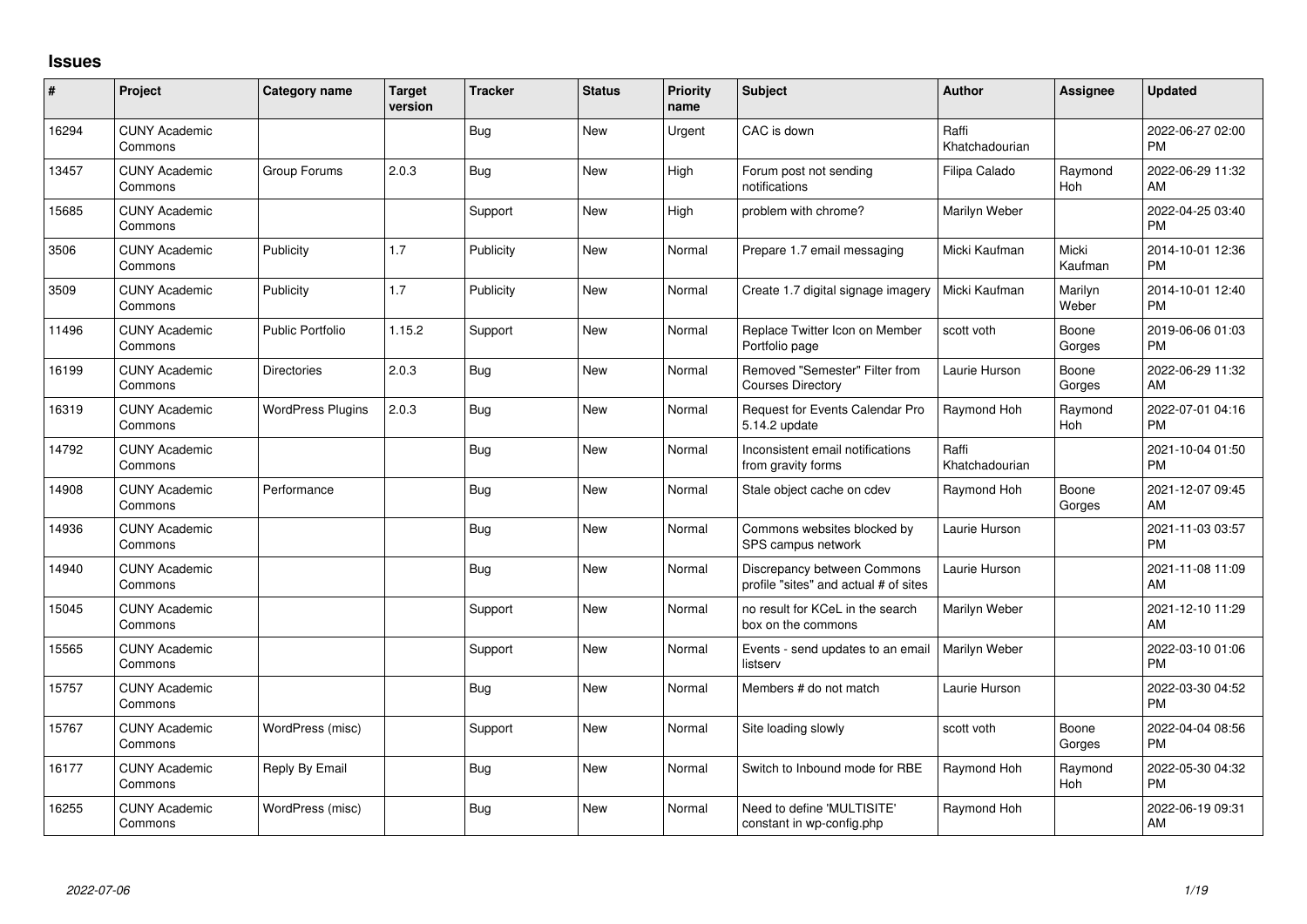| #     | Project                         | <b>Category name</b>           | <b>Target</b><br>version | <b>Tracker</b> | <b>Status</b> | <b>Priority</b><br>name | <b>Subject</b>                                                                             | Author                       | <b>Assignee</b>     | <b>Updated</b>                |
|-------|---------------------------------|--------------------------------|--------------------------|----------------|---------------|-------------------------|--------------------------------------------------------------------------------------------|------------------------------|---------------------|-------------------------------|
| 16307 | <b>CUNY Academic</b><br>Commons |                                |                          | Bug            | New           | Normal                  | Add brief messaging to<br>accept/decline group membership<br>requests                      | <b>Matt Gold</b>             | Boone<br>Gorges     | 2022-06-27 06:13<br>PM        |
| 16314 | <b>CUNY Academic</b><br>Commons | <b>WordPress Plugins</b>       |                          | Feature        | <b>New</b>    | Normal                  | Install Multicollab plug-in?                                                               | Raffi<br>Khatchadourian      |                     | 2022-06-29 03:44<br><b>PM</b> |
| 16318 | <b>CUNY Academic</b><br>Commons |                                |                          | <b>Bug</b>     | New           | Normal                  | Unable to Access block editor or<br>embed YouTube videos in new<br>pages, in one site only | <b>Syelle Graves</b>         |                     | 2022-07-01 06:53<br><b>PM</b> |
| 16332 | <b>CUNY Academic</b><br>Commons |                                |                          | Feature        | New           | Normal                  | Refining the OER Tag: Remove<br>OER tag option from Creation<br>Process                    | Laurie Hurson                |                     | 2022-07-05 01:07<br><b>PM</b> |
| 11968 | JustPublics@365<br>MediaCamp    |                                |                          | Feature        | <b>New</b>    | Normal                  | Nanoscience Retractable Display<br>Unit                                                    | Donald Cherry                | Bonnie<br>Eissner   | 2021-02-19 08:50<br>AM        |
| 10439 | <b>CUNY Academic</b><br>Commons | Design                         | 2.1.0                    | Design/UX      | New           | Normal                  | Create Style Guide for Commons                                                             | Sonja Leix                   | Sara Cannon         | 2022-06-28 01:43<br><b>PM</b> |
| 13891 | <b>CUNY Academic</b><br>Commons | Internal Tools and<br>Workflow | 2.1.0                    | Feature        | <b>New</b>    | Normal                  | Migrate automated linting to<br>GitHub Actions                                             | <b>Boone Gorges</b>          | Jeremy Felt         | 2022-06-29 11:13<br>AM        |
| 15194 | <b>CUNY Academic</b><br>Commons | Internal Tools and<br>Workflow | 2.1.0                    | Feature        | <b>New</b>    | Normal                  | PHPCS sniff for un-restored<br>switch_to_blog() calls                                      | <b>Boone Gorges</b>          | Jeremy Felt         | 2022-05-26 10:45<br>AM        |
| 15883 | <b>CUNY Academic</b><br>Commons |                                | 2.1.0                    | Feature        | <b>New</b>    | Normal                  | Release BPGES update                                                                       | <b>Boone Gorges</b>          | Boone<br>Gorges     | 2022-05-26 10:39<br>AM        |
| 308   | <b>CUNY Academic</b><br>Commons | Registration                   | Future<br>release        | Feature        | <b>New</b>    | Normal                  | Group recommendations for<br>signup process                                                | Boone Gorges                 | Samantha<br>Raddatz | 2015-11-09 05:07<br><b>PM</b> |
| 364   | <b>CUNY Academic</b><br>Commons | <b>WordPress Plugins</b>       | Future<br>release        | Feature        | New           | Normal                  | <b>Bulletin Board</b>                                                                      | <b>Matt Gold</b>             |                     | 2015-01-05 08:50<br><b>PM</b> |
| 2753  | <b>CUNY Academic</b><br>Commons | Public Portfolio               | Future<br>release        | Feature        | <b>New</b>    | Normal                  | Create actual actual tagification in<br>academic interests and other<br>fields             | Micki Kaufman                | Boone<br>Gorges     | 2015-01-05 08:52<br><b>PM</b> |
| 3059  | <b>CUNY Academic</b><br>Commons | Group Forums                   | Future<br>release        | Design/UX      | <b>New</b>    | Normal                  | Forum Post Permissable Content<br><b>Explanatory Text</b>                                  | Chris Stein                  | Chris Stein         | 2015-04-02 11:27<br>AM        |
| 3580  | <b>CUNY Academic</b><br>Commons | Group Blogs                    | Future<br>release        | Feature        | New           | Normal                  | Multiple blogs per group                                                                   | Boone Gorges                 | Boone<br>Gorges     | 2018-02-20 02:02<br><b>PM</b> |
| 3691  | <b>CUNY Academic</b><br>Commons | <b>WordPress Plugins</b>       | Future<br>release        | Bug            | <b>New</b>    | Normal                  | <b>WPMU Domain Mapping</b><br>Debugging on cdev                                            | Raymond Hoh                  | Matt Gold           | 2014-12-12 09:04<br>AM        |
| 4222  | <b>CUNY Academic</b><br>Commons | User Experience                | Future<br>release        | Design/UX      | New           | Normal                  | Add information to 'Delete<br>Account' page                                                | Samantha Raddatz             | scott voth          | 2015-06-26 11:35<br>AM        |
| 4225  | <b>CUNY Academic</b><br>Commons | <b>DiRT</b> Integration        | Future<br>release        | Design/UX      | New           | Normal                  | Add information to DIRT page (in<br>Create a Group)                                        | Samantha Raddatz   Matt Gold |                     | 2015-06-26 03:14<br><b>PM</b> |
| 4226  | <b>CUNY Academic</b><br>Commons | <b>BuddyPress Docs</b>         | Future<br>release        | Design/UX      | New           | Normal                  | Add option to connect a Doc with<br>a Group                                                | Samantha Raddatz             | Samantha<br>Raddatz | 2015-09-09 04:08<br>PM        |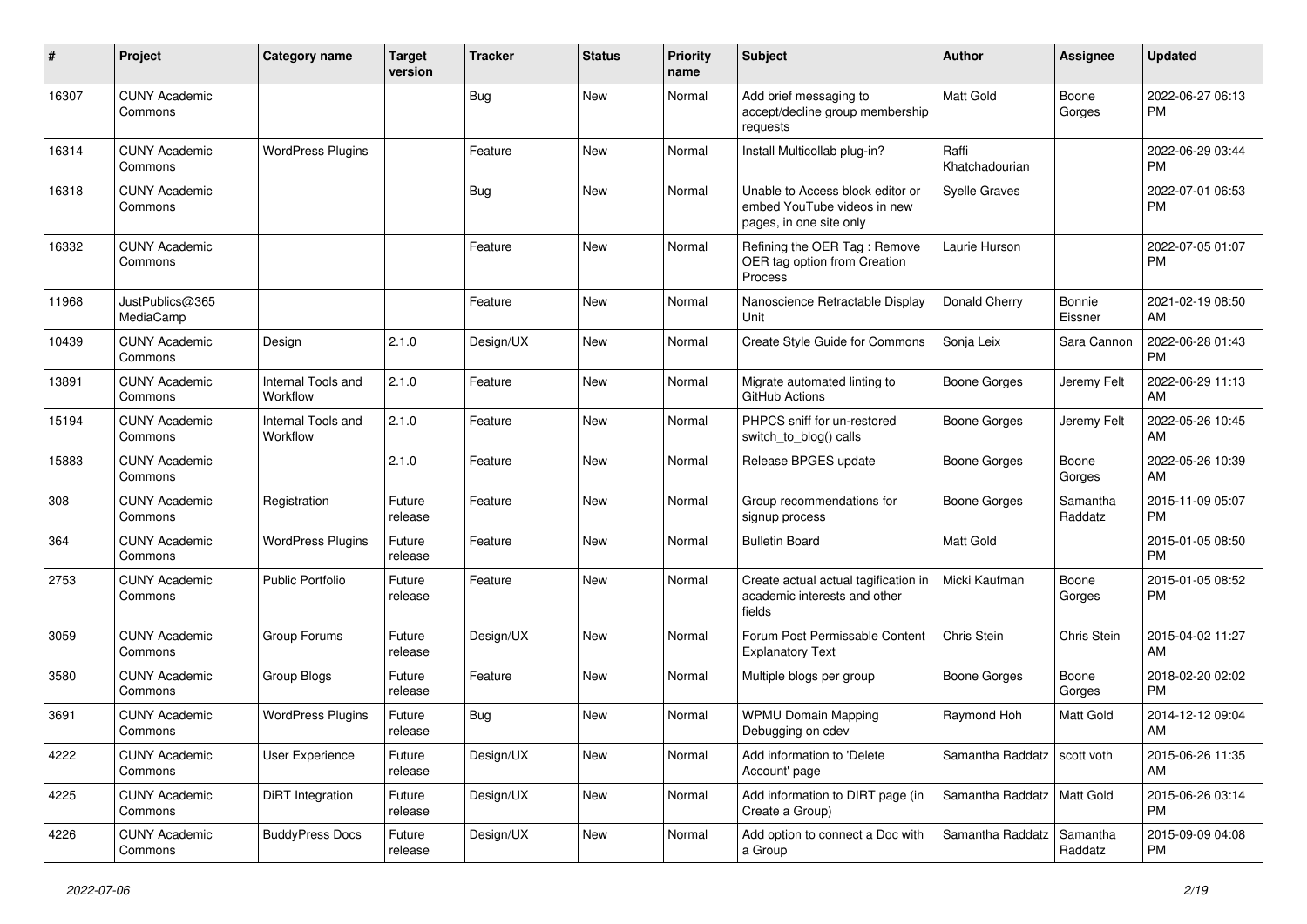| #    | Project                         | <b>Category name</b>       | <b>Target</b><br>version | <b>Tracker</b> | <b>Status</b> | <b>Priority</b><br>name | <b>Subject</b>                                                                            | Author                  | <b>Assignee</b>     | <b>Updated</b>                |
|------|---------------------------------|----------------------------|--------------------------|----------------|---------------|-------------------------|-------------------------------------------------------------------------------------------|-------------------------|---------------------|-------------------------------|
| 4253 | <b>CUNY Academic</b><br>Commons | <b>Public Portfolio</b>    | Future<br>release        | Design/UX      | New           | Normal                  | Encourage users to add portfolio<br>content                                               | Samantha Raddatz        | Samantha<br>Raddatz | 2015-07-07 11:32<br>AM        |
| 4481 | <b>CUNY Academic</b><br>Commons | Events                     | Future<br>release        | Feature        | New           | Normal                  | Group admins/mods should have<br>the ability to unlink an event from<br>the group         | <b>Boone Gorges</b>     | Boone<br>Gorges     | 2017-04-24 03:53<br><b>PM</b> |
| 4592 | <b>CUNY Academic</b><br>Commons | Events                     | Future<br>release        | Design/UX      | New           | Normal                  | Event Creation - Venue Dropdown<br>Slow                                                   | Samantha Raddatz        | Boone<br>Gorges     | 2015-09-14 04:56<br><b>PM</b> |
| 4622 | <b>CUNY Academic</b><br>Commons | <b>Public Portfolio</b>    | Future<br>release        | Design/UX      | New           | Normal                  | <b>Profile Visibility Settings</b>                                                        | Samantha Raddatz        | Samantha<br>Raddatz | 2015-09-21 12:18<br><b>PM</b> |
| 4635 | <b>CUNY Academic</b><br>Commons | Authentication             | Future<br>release        | Feature        | New           | Normal                  | Allow non-WP authentication                                                               | Boone Gorges            | Sonja Leix          | 2019-03-01 02:05<br><b>PM</b> |
| 5182 | <b>CUNY Academic</b><br>Commons | Social Paper               | Future<br>release        | Design/UX      | New           | Normal                  | "Publishing" a private paper on<br>social paper?                                          | Raffi<br>Khatchadourian | Boone<br>Gorges     | 2016-10-13 04:12<br><b>PM</b> |
| 5183 | <b>CUNY Academic</b><br>Commons | Social Paper               | Future<br>release        | Design/UX      | New           | Normal                  | Creating a new paper when<br>viewing an existing paper                                    | Raffi<br>Khatchadourian | Samantha<br>Raddatz | 2016-02-02 12:09<br><b>PM</b> |
| 5199 | <b>CUNY Academic</b><br>Commons | Social Paper               | Future<br>release        | Feature        | New           | Normal                  | add tables to the SP editor                                                               | Marilyn Weber           |                     | 2016-10-24 11:27<br>AM        |
| 5205 | <b>CUNY Academic</b><br>Commons | Social Paper               | Future<br>release        | Feature        | New           | Normal                  | Social Paper folders                                                                      | Marilyn Weber           |                     | 2016-02-11 10:24<br><b>PM</b> |
| 5282 | <b>CUNY Academic</b><br>Commons | Social Paper               | Future<br>release        | <b>Bug</b>     | New           | Normal                  | Replying via email directs to paper<br>but not individual comment.                        | Marilyn Weber           | Raymond<br>Hoh      | 2016-03-02 01:48<br><b>PM</b> |
| 5397 | <b>CUNY Academic</b><br>Commons | Social Paper               | Future<br>release        | Feature        | New           | Normal                  | frustrating to have to<br>enable/disable in SP                                            | Marilyn Weber           | Samantha<br>Raddatz | 2016-04-20 03:39<br><b>PM</b> |
| 5488 | <b>CUNY Academic</b><br>Commons | Social Paper               | Future<br>release        | Bug            | <b>New</b>    | Normal                  | Add a "last edited by" field to<br>Social Paper group directories                         | <b>Boone Gorges</b>     |                     | 2016-04-21 10:05<br><b>PM</b> |
| 5489 | <b>CUNY Academic</b><br>Commons | Social Paper               | Future<br>release        | Feature        | <b>New</b>    | Normal                  | Asc/desc sorting for Social Paper<br>directories                                          | <b>Boone Gorges</b>     |                     | 2016-04-21 10:06<br><b>PM</b> |
| 5992 | <b>CUNY Academic</b><br>Commons | <b>Email Notifications</b> | Future<br>release        | Feature        | New           | Normal                  | Changing the From line of<br>autogenerated blog emails                                    | Marilyn Weber           |                     | 2018-09-27 05:19<br><b>PM</b> |
| 6078 | <b>CUNY Academic</b><br>Commons | Blogs (BuddyPress)         | Future<br>release        | Feature        | New           | Normal                  | <b>Explore Adding Network Blog</b><br>Metadata Plugin                                     | Luke Waltzer            | Luke Waltzer        | 2016-10-11 10:29<br><b>PM</b> |
| 6332 | <b>CUNY Academic</b><br>Commons | WordPress (misc)           | Future<br>release        | Feature        | New           | Normal                  | Allow uploaded files to be marked<br>as private in an ad hoc way                          | <b>Boone Gorges</b>     |                     | 2016-10-17 11:41<br><b>PM</b> |
| 6755 | <b>CUNY Academic</b><br>Commons | WordPress (misc)           | Future<br>release        | Bug            | New           | Normal                  | Cannot Deactivate Plugin                                                                  | Laura Kane              |                     | 2016-11-16 01:12<br>PM        |
| 7022 | <b>CUNY Academic</b><br>Commons | Announcements              | Future<br>release        | <b>Bug</b>     | New           | Normal                  | Sitewide announcements should<br>be displayed on, and dismissable<br>from, mapped domains | Boone Gorges            | Boone<br>Gorges     | 2018-03-22 10:18<br>AM        |
| 7624 | <b>CUNY Academic</b><br>Commons | BuddyPress (misc)          | Future<br>release        | Design/UX      | New           | Normal                  | <b>BP</b> Notifications                                                                   | Luke Waltzer            | Paige Dupont        | 2017-02-08 10:43<br><b>PM</b> |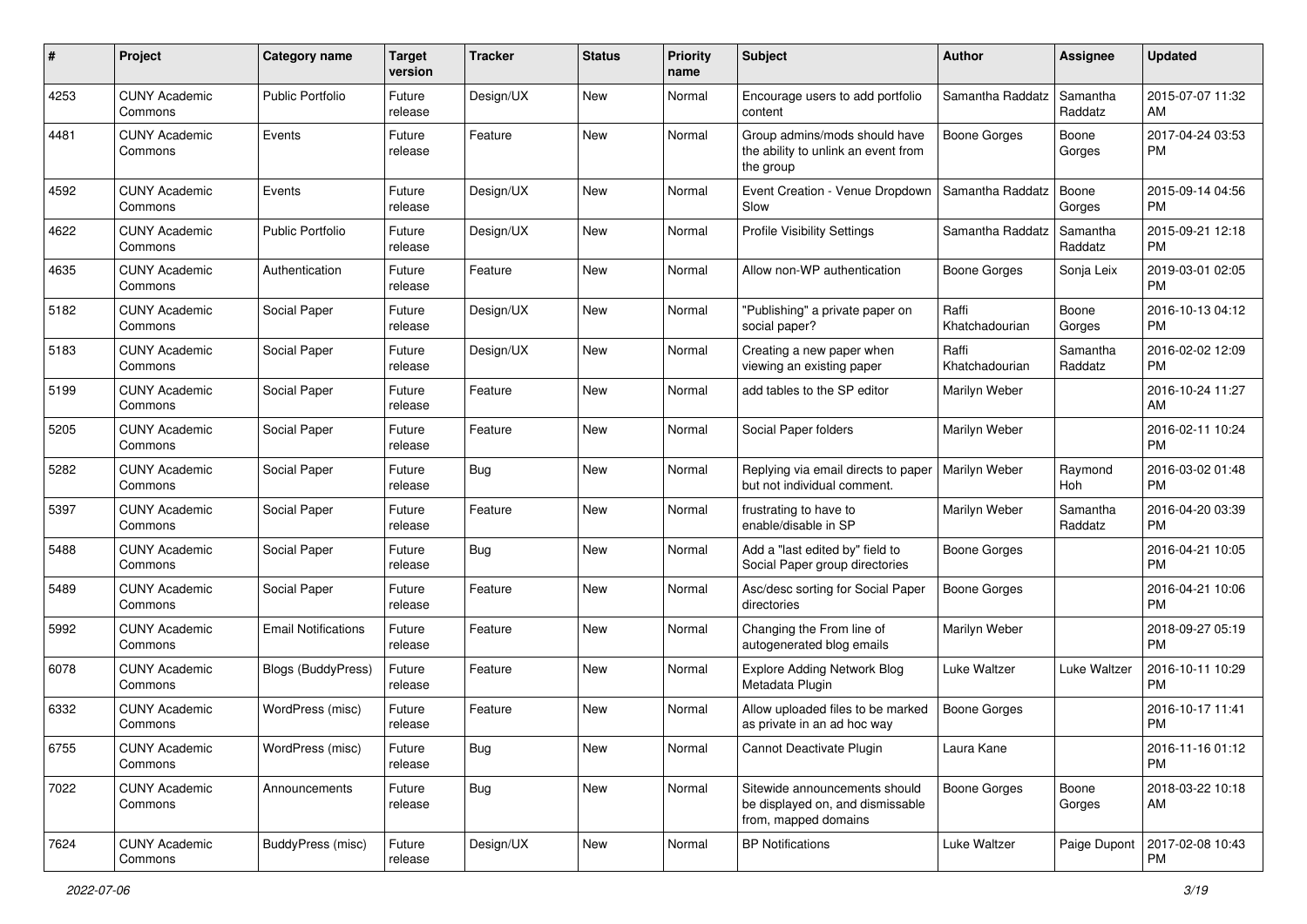| $\#$  | Project                         | <b>Category name</b>        | <b>Target</b><br>version | <b>Tracker</b> | <b>Status</b> | Priority<br>name | <b>Subject</b>                                                                                               | Author              | <b>Assignee</b>    | <b>Updated</b>                |
|-------|---------------------------------|-----------------------------|--------------------------|----------------|---------------|------------------|--------------------------------------------------------------------------------------------------------------|---------------------|--------------------|-------------------------------|
| 7663  | <b>CUNY Academic</b><br>Commons | Social Paper                | Future<br>release        | <b>Bug</b>     | <b>New</b>    | Normal           | Social Paper notifications not<br>formatted correctly on secondary<br>sites                                  | <b>Boone Gorges</b> | Boone<br>Gorges    | 2018-04-16 03:52<br><b>PM</b> |
| 7981  | <b>CUNY Academic</b><br>Commons | Social Paper                | Future<br>release        | <b>Bug</b>     | <b>New</b>    | Normal           | Social Paper comments should<br>not go to spam                                                               | Luke Waltzer        | Boone<br>Gorges    | 2018-04-16 03:52<br>PM        |
| 8211  | <b>CUNY Academic</b><br>Commons | <b>WordPress Themes</b>     | Future<br>release        | Feature        | New           | Normal           | Theme Suggestions: Material<br>Design-Inspired Themes                                                        | Margaret Galvan     | Margaret<br>Galvan | 2017-08-07 02:48<br><b>PM</b> |
| 8835  | <b>CUNY Academic</b><br>Commons | <b>Blogs (BuddyPress)</b>   | Future<br>release        | Feature        | <b>New</b>    | Normal           | Extend cuny.is shortlinks to sites                                                                           | Luke Waltzer        | Boone<br>Gorges    | 2022-04-26 11:59<br>AM        |
| 9720  | <b>CUNY Academic</b><br>Commons | Authentication              | Future<br>release        | Feature        | <b>New</b>    | Normal           | The Commons should be an<br>oAuth provider                                                                   | <b>Boone Gorges</b> |                    | 2019-03-01 02:04<br><b>PM</b> |
| 9926  | <b>CUNY Academic</b><br>Commons | <b>WordPress Plugins</b>    | Future<br>release        | <b>Bug</b>     | <b>New</b>    | Normal           | twitter-mentions-as-comments<br>cron jobs can run long                                                       | <b>Boone Gorges</b> | Boone<br>Gorges    | 2018-10-24 12:34<br><b>PM</b> |
| 10226 | <b>CUNY Academic</b><br>Commons | Courses                     | Future<br>release        | Feature        | New           | Normal           | Add "My Courses" to drop down<br>list                                                                        | scott voth          | Boone<br>Gorges    | 2021-11-19 12:42<br><b>PM</b> |
| 10354 | <b>CUNY Academic</b><br>Commons | <b>Public Portfolio</b>     | Future<br>release        | Feature        | <b>New</b>    | Normal           | Opt out of Having a Profile Page                                                                             | scott voth          | Chris Stein        | 2020-05-12 10:43<br>AM        |
| 10580 | <b>CUNY Academic</b><br>Commons | Information<br>Architecture | Future<br>release        | Design/UX      | <b>New</b>    | Normal           | Primary nav item review                                                                                      | <b>Boone Gorges</b> | Sara Cannon        | 2022-06-28 01:29<br><b>PM</b> |
| 11024 | <b>CUNY Academic</b><br>Commons | WordPress (misc)            | Future<br>release        | Bug            | <b>New</b>    | Normal           | Subsites should not show "you<br>should update your .htaccess<br>now" notice after permalink setting<br>save | <b>Boone Gorges</b> |                    | 2019-01-28 01:35<br>PM        |
| 11243 | <b>CUNY Academic</b><br>Commons | BuddyPress (misc)           | Future<br>release        | Bug            | <b>New</b>    | Normal           | Audit bp-custom.php                                                                                          | Raymond Hoh         | Raymond<br>Hoh     | 2022-04-26 11:59<br>AM        |
| 11392 | <b>CUNY Academic</b><br>Commons |                             | Future<br>release        | <b>Bug</b>     | <b>New</b>    | Normal           | Migrate users away from<br><b>StatPress</b>                                                                  | <b>Boone Gorges</b> |                    | 2019-04-23 03:53<br><b>PM</b> |
| 11531 | <b>CUNY Academic</b><br>Commons | Events                      | Future<br>release        | Feature        | New           | Normal           | Main Events calendar should<br>include non-public events that<br>user has access to                          | scott voth          | Boone<br>Gorges    | 2019-06-11 10:00<br>AM        |
| 11789 | <b>CUNY Academic</b><br>Commons | Courses                     | Future<br>release        | Feature        | New           | Normal           | Ability to remove item from<br>Courses list                                                                  | Laurie Hurson       | Sonja Leix         | 2019-09-24 12:28<br><b>PM</b> |
| 11834 | <b>CUNY Academic</b><br>Commons | <b>Group Files</b>          | Future<br>release        | Feature        | <b>New</b>    | Normal           | Improved tools for managing<br>group file folders                                                            | <b>Boone Gorges</b> | Sonja Leix         | 2019-09-06 03:55<br><b>PM</b> |
| 11843 | <b>CUNY Academic</b><br>Commons | WordPress (misc)            | Future<br>release        | Design/UX      | New           | Normal           | Tweaking the Gutenberg Editor<br>Interface                                                                   | Laurie Hurson       |                    | 2022-04-26 12:00<br>PM.       |
| 11860 | <b>CUNY Academic</b><br>Commons | Registration                | Future<br>release        | Feature        | New           | Normal           | <b>Ensure Students Are Aware They</b><br>Can Use Aliases At Registration                                     | scott voth          |                    | 2019-09-24 08:46<br>AM        |
| 12042 | <b>CUNY Academic</b><br>Commons | <b>Email Notifications</b>  | Future<br>release        | Feature        | New           | Normal           | Improved error logging for BPGES<br>send queue                                                               | Boone Gorges        | Boone<br>Gorges    | 2021-11-19 12:25<br>PM        |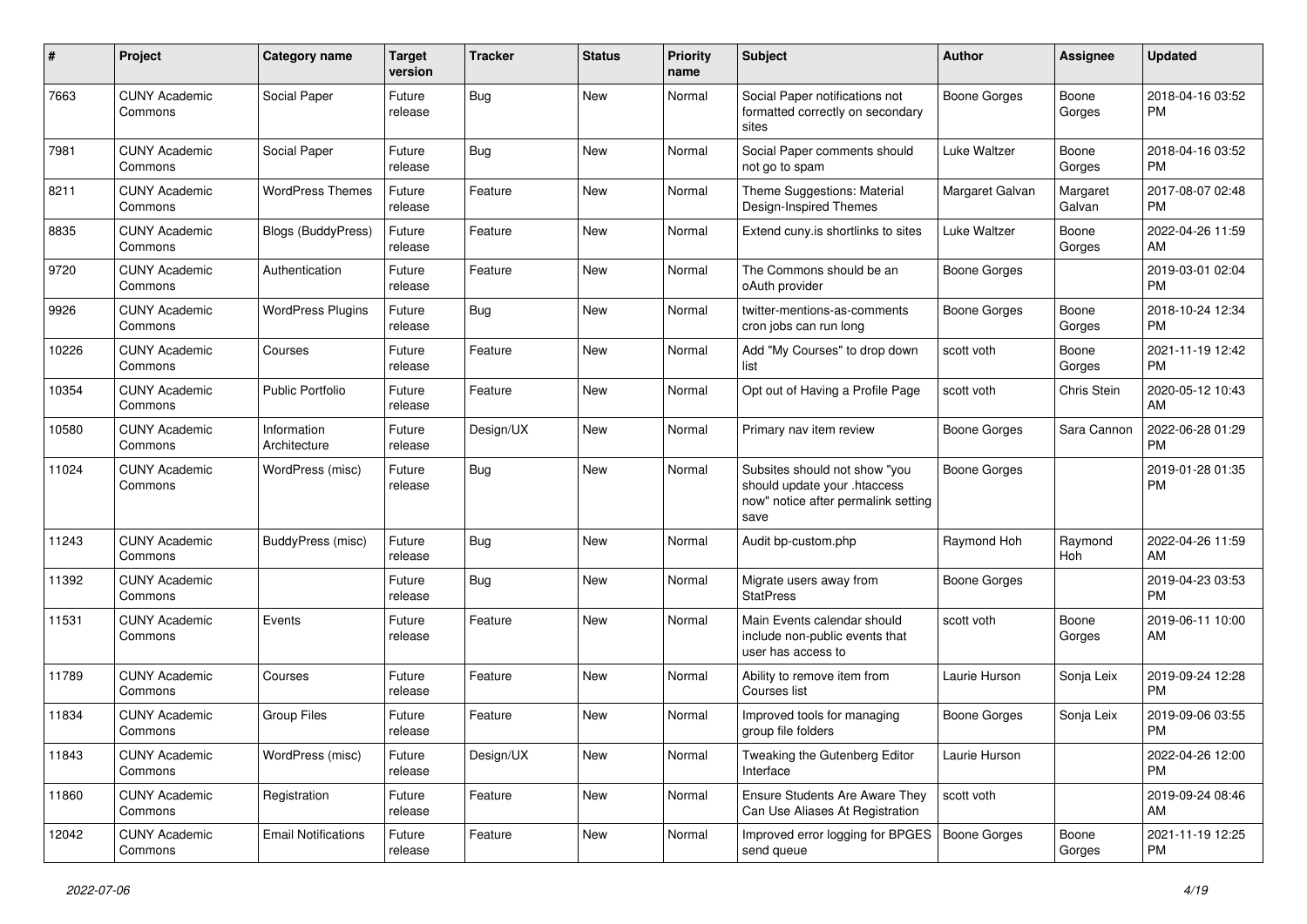| #     | <b>Project</b>                  | <b>Category name</b>     | <b>Target</b><br>version | <b>Tracker</b> | <b>Status</b> | <b>Priority</b><br>name | <b>Subject</b>                                                                             | <b>Author</b>       | Assignee            | <b>Updated</b>                |
|-------|---------------------------------|--------------------------|--------------------------|----------------|---------------|-------------------------|--------------------------------------------------------------------------------------------|---------------------|---------------------|-------------------------------|
| 12091 | <b>CUNY Academic</b><br>Commons | <b>Group Files</b>       | Future<br>release        | Feature        | New           | Normal                  | Improved pre-upload file validation<br>for bp-group-documents                              | <b>Boone Gorges</b> | Boone<br>Gorges     | 2019-11-14 01:21<br><b>PM</b> |
| 12573 | <b>CUNY Academic</b><br>Commons | <b>WordPress Plugins</b> | Future<br>release        | <b>Bug</b>     | <b>New</b>    | Normal                  | <b>CommentPress Core Issues</b>                                                            | scott voth          |                     | 2020-03-24 04:32<br>PM.       |
| 13048 | <b>CUNY Academic</b><br>Commons | Shortcodes and<br>embeds | Future<br>release        | Feature        | <b>New</b>    | Normal                  | Jupyter Notebooks support                                                                  | Boone Gorges        |                     | 2020-07-14 11:46<br>AM        |
| 13199 | <b>CUNY Academic</b><br>Commons | Group Forums             | Future<br>release        | Feature        | <b>New</b>    | Normal                  | Favoring Groups over bbPress<br>plugin                                                     | Colin McDonald      | Colin<br>McDonald   | 2021-11-19 12:28<br><b>PM</b> |
| 13331 | <b>CUNY Academic</b><br>Commons | Site cloning             | Future<br>release        | <b>Bug</b>     | New           | Normal                  | Combine Site Template and Clone<br>operations                                              | Boone Gorges        | Jeremy Felt         | 2021-11-19 12:39<br><b>PM</b> |
| 13358 | <b>CUNY Academic</b><br>Commons | Group Forums             | Future<br>release        | Feature        | New           | Normal                  | Improved UI for group forum<br>threading settings                                          | Boone Gorges        | Raymond<br>Hoh      | 2021-11-19 12:27<br><b>PM</b> |
| 13370 | <b>CUNY Academic</b><br>Commons | Group Library            | Future<br>release        | Feature        | New           | Normal                  | Library bulk deletion and folder<br>editing                                                | Colin McDonald      | Boone<br>Gorges     | 2020-10-13 10:41<br>AM        |
| 13466 | <b>CUNY Academic</b><br>Commons | Cavalcade                | Future<br>release        | Feature        | <b>New</b>    | Normal                  | Automated cleanup for duplicate<br>Cavalcade tasks                                         | Boone Gorges        | Boone<br>Gorges     | 2020-10-13 05:24<br>PM.       |
| 13650 | <b>CUNY Academic</b><br>Commons | Group Library            | Future<br>release        | Feature        | <b>New</b>    | Normal                  | Forum Attachments in Group<br>Library                                                      | Laurie Hurson       |                     | 2021-11-19 12:30<br><b>PM</b> |
| 13835 | <b>CUNY Academic</b><br>Commons | WordPress (misc)         | Future<br>release        | Feature        | <b>New</b>    | Normal                  | Allow OneSearch widget to have<br>'CUNY' as campus                                         | Boone Gorges        | Boone<br>Gorges     | 2021-11-19 12:39<br><b>PM</b> |
| 14184 | <b>CUNY Academic</b><br>Commons | Public Portfolio         | Future<br>release        | Feature        | <b>New</b>    | Normal                  | Centralized mechanism for storing<br>Campus affiliations                                   | <b>Boone Gorges</b> | Boone<br>Gorges     | 2022-01-04 11:35<br>AM.       |
| 14309 | <b>CUNY Academic</b><br>Commons | Group Library            | Future<br>release        | Feature        | New           | Normal                  | Better handling of<br>bp_group_document file download<br>attempts when file is not present | <b>Boone Gorges</b> | Boone<br>Gorges     | 2021-11-19 12:28<br><b>PM</b> |
| 14496 | <b>CUNY Academic</b><br>Commons | Domain Mapping           | Future<br>release        | Bug            | <b>New</b>    | Normal                  | Mapped domain SSO uses<br>third-party cookies                                              | Raymond Hoh         | Raymond<br>Hoh      | 2021-05-24 04:03<br><b>PM</b> |
| 14787 | <b>CUNY Academic</b><br>Commons | <b>Plugin Packages</b>   | Future<br>release        | Feature        | New           | Normal                  | Creating a "Design" plugin<br>package                                                      | Laurie Hurson       | scott voth          | 2022-04-27 04:56<br><b>PM</b> |
| 14987 | <b>CUNY Academic</b><br>Commons | <b>WordPress Plugins</b> | Future<br>release        | <b>Bug</b>     | <b>New</b>    | Normal                  | Elementor update causes<br>database freeze-up                                              | Boone Gorges        | Boone<br>Gorges     | 2021-11-29 12:02<br><b>PM</b> |
| 3565  | <b>CUNY Academic</b><br>Commons | My Commons               | Not tracked              | Documentation  | <b>New</b>    | Normal                  | Load Newest inconsistencies                                                                | Chris Stein         | scott voth          | 2015-11-09 01:16<br><b>PM</b> |
| 3657  | <b>CUNY Academic</b><br>Commons | WordPress (misc)         | Not tracked              | Feature        | <b>New</b>    | Normal                  | Create alert for GC email<br>addresses                                                     | Matt Gold           | Matt Gold           | 2016-04-14 11:29<br><b>PM</b> |
| 4972  | <b>CUNY Academic</b><br>Commons | Analytics                | Not tracked              | <b>Bug</b>     | <b>New</b>    | Normal                  | <b>Newsletter Analytics</b>                                                                | Stephen Real        | Matt Gold           | 2015-12-09 12:54<br><b>PM</b> |
| 5298  | <b>CUNY Academic</b><br>Commons |                          | Not tracked              | Publicity      | <b>New</b>    | Normal                  | Survey Pop-Up Text                                                                         | Samantha Raddatz    | Samantha<br>Raddatz | 2016-03-22 12:27<br><b>PM</b> |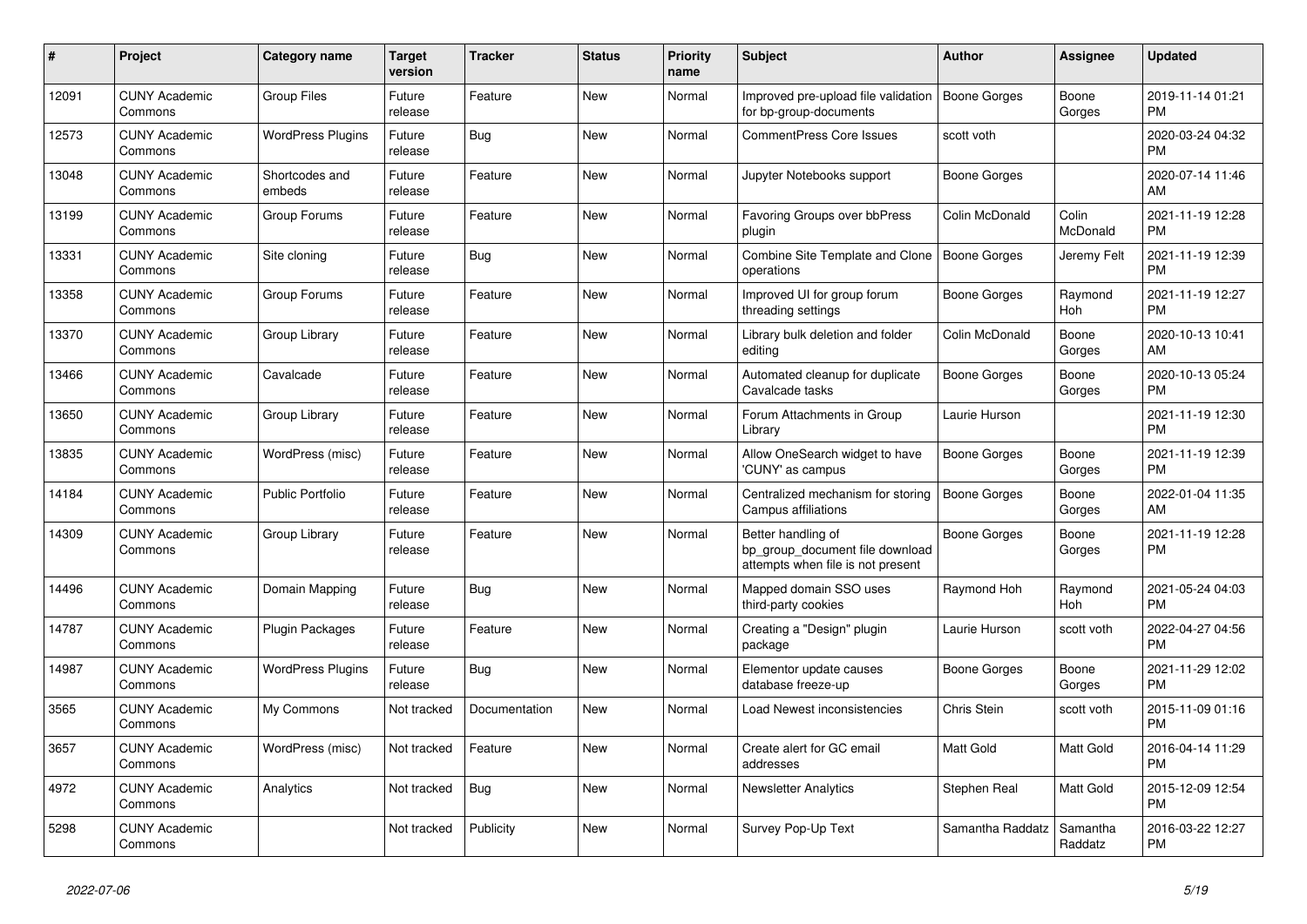| $\#$  | Project                         | <b>Category name</b>     | <b>Target</b><br>version | <b>Tracker</b> | <b>Status</b> | Priority<br>name | <b>Subject</b>                                                                                                                               | Author                  | <b>Assignee</b>     | <b>Updated</b>                |
|-------|---------------------------------|--------------------------|--------------------------|----------------|---------------|------------------|----------------------------------------------------------------------------------------------------------------------------------------------|-------------------------|---------------------|-------------------------------|
| 5679  | <b>CUNY Academic</b><br>Commons | Analytics                | Not tracked              | Feature        | <b>New</b>    | Normal           | Logged In Users for GA                                                                                                                       | Valerie Townsend        | Valerie<br>Townsend | 2016-06-11 09:49<br>AM        |
| 6665  | <b>CUNY Academic</b><br>Commons |                          | Not tracked              | Publicity      | New           | Normal           | Dead Link in 1.10 announcement<br>post                                                                                                       | Paige Dupont            | Stephen Real        | 2016-12-01 03:11<br><b>PM</b> |
| 7928  | <b>CUNY Academic</b><br>Commons | Group Forums             | Not tracked              | <b>Bug</b>     | <b>New</b>    | Normal           | Duplicate Forum post                                                                                                                         | Luke Waltzer            | Raymond<br>Hoh      | 2017-04-11 09:27<br><b>PM</b> |
| 8440  | <b>CUNY Academic</b><br>Commons | Onboarding               | Not tracked              | Bug            | <b>New</b>    | Normal           | Create Test Email Accounts for<br><b>Onboarding Project</b>                                                                                  | Stephen Real            | Stephen Real        | 2017-08-01 09:49<br><b>PM</b> |
| 8607  | <b>CUNY Academic</b><br>Commons |                          | Not tracked              | Support        | <b>New</b>    | Normal           | Paypal?                                                                                                                                      | Marilyn Weber           | Matt Gold           | 2018-05-15 01:37<br><b>PM</b> |
| 9346  | <b>CUNY Academic</b><br>Commons | WordPress (misc)         | Not tracked              | Bug            | <b>New</b>    | Normal           | Clone cetls.bmcc.cuny.edu for<br>development                                                                                                 | Owen Roberts            | Raymond<br>Hoh      | 2018-03-06 05:35<br><b>PM</b> |
| 9420  | <b>CUNY Academic</b><br>Commons | cuny.is                  | Not tracked              | Feature        | <b>New</b>    | Normal           | Request for http://cuny.is/streams                                                                                                           | Raffi<br>Khatchadourian | Marilyn<br>Weber    | 2018-04-02 10:08<br>AM        |
| 9643  | <b>CUNY Academic</b><br>Commons | Publicity                | Not tracked              | Feature        | <b>New</b>    | Normal           | Create a page on the Commons<br>for logos etc.                                                                                               | Stephen Real            | Stephen Real        | 2018-04-24 10:53<br>AM        |
| 9729  | <b>CUNY Academic</b><br>Commons | SEO                      | Not tracked              | Support        | New           | Normal           | 503 Errors showing on<br>newlaborforum.cuny.edu                                                                                              | Diane Krauthamer        | Raymond<br>Hoh      | 2018-05-22 04:48<br><b>PM</b> |
| 9908  | <b>CUNY Academic</b><br>Commons |                          | Not tracked              | Feature        | <b>New</b>    | Normal           | Is it possible to send email<br>updates to users (or an email<br>address not on the list) for only a<br>single page AFTER being<br>prompted? | <b>Michael Shields</b>  | scott voth          | 2018-06-11 01:34<br><b>PM</b> |
| 10794 | <b>CUNY Academic</b><br>Commons | Performance              | Not tracked              | Bug            | <b>New</b>    | Normal           | Memcached connection<br>occasionally breaks                                                                                                  | <b>Boone Gorges</b>     | Boone<br>Gorges     | 2018-12-06 03:30<br><b>PM</b> |
| 10839 | <b>CUNY Academic</b><br>Commons | About page               | Not tracked              | Support        | <b>New</b>    | Normal           | <b>Mission Statement Needs</b><br>Revision                                                                                                   | scott voth              | Matt Gold           | 2018-12-26 10:58<br>AM        |
| 11393 | <b>CUNY Academic</b><br>Commons |                          | Not tracked              | Publicity      | New           | Normal           | After 1.15 release, ceate a hero<br>slide and post about adding a site<br>to a group                                                         | scott voth              | Patrick<br>Sweeney  | 2019-05-14 10:32<br>AM        |
| 11545 | <b>CUNY Academic</b><br>Commons | <b>WordPress Plugins</b> | Not tracked              | Support        | New           | Normal           | Twitter searches in WordPress                                                                                                                | Gina Cherry             | Matt Gold           | 2019-09-23 01:03<br><b>PM</b> |
| 11624 | <b>CUNY Academic</b><br>Commons | WordPress (misc)         | Not tracked              | Support        | <b>New</b>    | Normal           | Change pages into posts or swap<br>database for a Commons site?                                                                              | Stephen Klein           | Raymond<br>Hoh      | 2019-07-09 11:04<br>AM        |
| 11879 | <b>CUNY Academic</b><br>Commons |                          | Not tracked              | Bug            | New           | Normal           | Hypothesis comments appearing<br>on multiple, different pdfs across<br>blogs                                                                 | Laurie Hurson           | Laurie Hurson       | 2019-09-19 02:39<br><b>PM</b> |
| 11883 | <b>CUNY Academic</b><br>Commons | Help/Codex               | Not tracked              | Support        | New           | Normal           | Need Embedding Help Page<br>Update (Tableau)                                                                                                 | Anthony Wheeler         | scott voth          | 2019-09-24 08:49<br>AM        |
| 12247 | <b>CUNY Academic</b><br>Commons | Publicity                | Not tracked              | Support        | New           | Normal           | Screenshot of First Commons<br>Homepage                                                                                                      | scott voth              | scott voth          | 2020-01-14 12:08<br>PM        |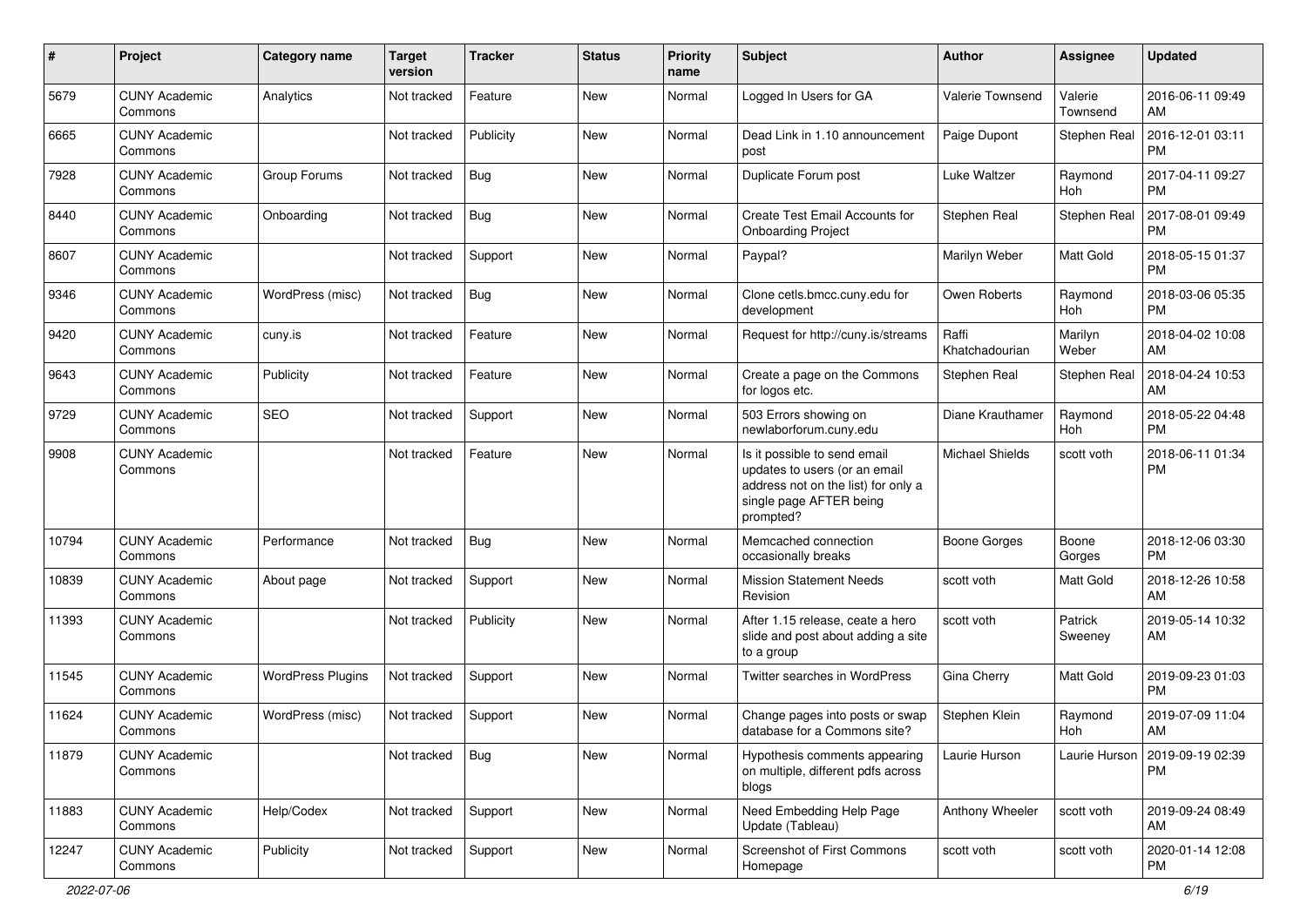| #     | Project                         | <b>Category name</b>     | Target<br>version | <b>Tracker</b> | <b>Status</b> | Priority<br>name | <b>Subject</b>                                                        | <b>Author</b>       | <b>Assignee</b>     | <b>Updated</b>                |
|-------|---------------------------------|--------------------------|-------------------|----------------|---------------|------------------|-----------------------------------------------------------------------|---------------------|---------------------|-------------------------------|
| 12328 | <b>CUNY Academic</b><br>Commons |                          | Not tracked       | Support        | <b>New</b>    | Normal           | Sign up Code for Non-CUNY<br>Faculty                                  | Laurie Hurson       |                     | 2020-01-28 10:25<br>AM        |
| 12352 | <b>CUNY Academic</b><br>Commons |                          | Not tracked       | Support        | <b>New</b>    | Normal           | "posts list" page builder block<br>option                             | Marilyn Weber       |                     | 2020-02-03 01:29<br><b>PM</b> |
| 12382 | <b>CUNY Academic</b><br>Commons | Membership               | Not tracked       | Support        | <b>New</b>    | Normal           | Email request change                                                  | Marilyn Weber       | Marilyn<br>Weber    | 2020-02-06 12:56<br><b>PM</b> |
| 12392 | <b>CUNY Academic</b><br>Commons | Help/Codex               | Not tracked       | Documentation  | <b>New</b>    | Normal           | <b>Updates to Common Commons</b><br>Questions on Help Page            | scott voth          | Margaret<br>Galvan  | 2020-02-11 10:53<br>AM        |
| 12438 | <b>CUNY Academic</b><br>Commons | Courses                  | Not tracked       | Bug            | <b>New</b>    | Normal           | Site appearing twice                                                  | Laurie Hurson       | Boone<br>Gorges     | 2020-02-18 01:34<br><b>PM</b> |
| 12911 | <b>CUNY Academic</b><br>Commons |                          | Not tracked       | Feature        | <b>New</b>    | Normal           | Block access to xmlrpc.php based<br>on User-Agent                     | <b>Boone Gorges</b> | Boone<br>Gorges     | 2020-06-09 05:12<br><b>PM</b> |
| 13286 | <b>CUNY Academic</b><br>Commons |                          | Not tracked       | Support        | <b>New</b>    | Normal           | problem connecting with<br>WordPress app                              | Marilyn Weber       | Raymond<br>Hoh      | 2020-09-08 11:16<br>AM        |
| 13430 | <b>CUNY Academic</b><br>Commons | Reply By Email           | Not tracked       | Bug            | New           | Normal           | Delay in RBE                                                          | Luke Waltzer        | Raymond<br>Hoh      | 2020-10-13 11:16<br>AM        |
| 13949 | <b>CUNY Academic</b><br>Commons |                          | Not tracked       | <b>Bug</b>     | New           | Normal           | Continued debugging of runaway<br>MySQL connections                   | <b>Matt Gold</b>    | Boone<br>Gorges     | 2021-09-14 10:42<br>AM        |
| 14394 | <b>CUNY Academic</b><br>Commons |                          | Not tracked       | Feature        | <b>New</b>    | Normal           | Commons News Site - redesign                                          | scott voth          | scott voth          | 2021-09-14 10:46<br>AM        |
| 14475 | <b>CUNY Academic</b><br>Commons |                          | Not tracked       | Publicity      | New           | Normal           | OER Showcase Page                                                     | Laurie Hurson       | Laurie Hurson       | 2021-09-14 10:46<br>AM        |
| 14911 | <b>CUNY Academic</b><br>Commons | <b>WordPress Themes</b>  | Not tracked       | Support        | New           | Normal           | Twentytwentyone theme                                                 | Marilyn Weber       |                     | 2021-10-28 10:37<br>AM        |
| 15210 | <b>CUNY Academic</b><br>Commons | Analytics                | Not tracked       | Design/UX      | New           | Normal           | Google Analytics improvements                                         | Colin McDonald      | Boone<br>Gorges     | 2022-05-24 10:47<br>AM        |
| 15816 | <b>CUNY Academic</b><br>Commons |                          | Not tracked       | Support        | New           | Normal           | slow loading at SPS                                                   | Marilyn Weber       |                     | 2022-04-05 01:26<br><b>PM</b> |
| 1166  | <b>CUNY Academic</b><br>Commons | <b>Email Invitations</b> | Future<br>release | Feature        | New           | Low              | Better organizational tools for Sent   Boone Gorges<br><b>Invites</b> |                     | Boone<br>Gorges     | 2015-11-09 06:02<br><b>PM</b> |
| 1167  | <b>CUNY Academic</b><br>Commons | <b>Email Invitations</b> | Future<br>release | Feature        | New           | Low              | Allow email invitations to be resent   Boone Gorges                   |                     | Boone<br>Gorges     | 2015-11-12 12:53<br>AM        |
| 3048  | <b>CUNY Academic</b><br>Commons | <b>Public Portfolio</b>  | Future<br>release | Feature        | New           | Low              | Images for rich text profile fields                                   | Boone Gorges        | Boone<br>Gorges     | 2014-02-19 12:56<br><b>PM</b> |
| 4535  | <b>CUNY Academic</b><br>Commons | My Commons               | Future<br>release | Bug            | New           | Low              | My Commons filter issue                                               | scott voth          | Raymond<br>Hoh      | 2015-09-01 11:17<br>AM        |
| 5050  | <b>CUNY Academic</b><br>Commons | Social Paper             | Future<br>release | Feature        | <b>New</b>    | Low              | Making comments visible in SP<br>editing mode (SP suggestion #1)      | Marilyn Weber       | Samantha<br>Raddatz | 2019-09-17 11:10<br><b>PM</b> |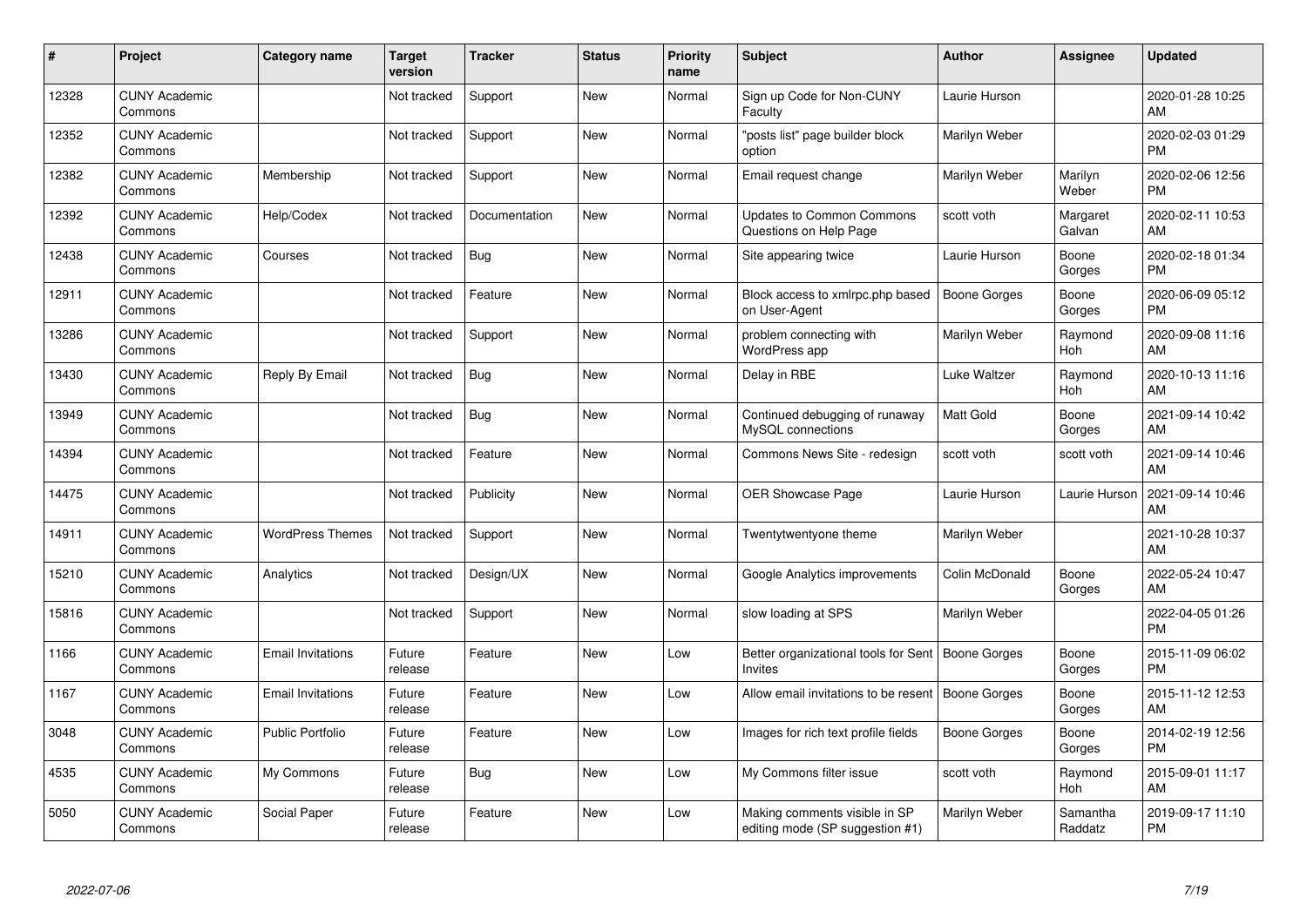| #     | Project                         | <b>Category name</b>           | <b>Target</b><br>version | <b>Tracker</b> | <b>Status</b> | <b>Priority</b><br>name | <b>Subject</b>                                                                                                                                        | Author                  | <b>Assignee</b>     | <b>Updated</b>                |
|-------|---------------------------------|--------------------------------|--------------------------|----------------|---------------|-------------------------|-------------------------------------------------------------------------------------------------------------------------------------------------------|-------------------------|---------------------|-------------------------------|
| 5052  | <b>CUNY Academic</b><br>Commons | Social Paper                   | Future<br>release        | Feature        | <b>New</b>    | Low                     | Sentence by sentence or line by<br>line comments (SP suggestion #3)                                                                                   | Marilyn Weber           | Boone<br>Gorges     | 2016-02-11 10:24<br><b>PM</b> |
| 5053  | <b>CUNY Academic</b><br>Commons | Social Paper                   | Future<br>release        | Feature        | New           | Low                     | Scrollable menu to add readers<br>(SP suggestion #4)                                                                                                  | Marilyn Weber           | Samantha<br>Raddatz | 2016-04-21 05:21<br><b>PM</b> |
| 5058  | <b>CUNY Academic</b><br>Commons | Social Paper                   | Future<br>release        | Feature        | <b>New</b>    | Low                     | Can there be a clearer signal that<br>even when comments have<br>already been made you add<br>comments by clicking on the side?<br>(SP suggestion #5) | Marilyn Weber           | Samantha<br>Raddatz | 2016-02-11 10:24<br><b>PM</b> |
| 6389  | <b>CUNY Academic</b><br>Commons | <b>BuddyPress Docs</b>         | Future<br>release        | Feature        | New           | Low                     | Make Discussion Area Visible<br>When Editing a Doc                                                                                                    | Luke Waltzer            | Boone<br>Gorges     | 2016-10-21 04:16<br><b>PM</b> |
| 6749  | <b>CUNY Academic</b><br>Commons | Events                         | Future<br>release        | Bug            | New           | Low                     | BPEO iCal request can trigger<br>very large number of DB queries                                                                                      | <b>Boone Gorges</b>     | Raymond<br>Hoh      | 2016-11-15 10:09<br><b>PM</b> |
| 8498  | <b>CUNY Academic</b><br>Commons | <b>WordPress Plugins</b>       | Future<br>release        | Feature        | New           | Low                     | <b>Gravity Forms Email Users</b>                                                                                                                      | Raffi<br>Khatchadourian | Matt Gold           | 2017-10-13 12:58<br><b>PM</b> |
| 3615  | <b>CUNY Academic</b><br>Commons | Redmine                        | Not tracked              | Feature        | New           | Low                     | Create Redmine issues via email                                                                                                                       | Dominic Giglio          | Boone<br>Gorges     | 2017-11-16 11:36<br>AM        |
| 370   | <b>CUNY Academic</b><br>Commons | Registration                   | Future<br>release        | Feature        | Assigned      | High                    | <b>Guest Accounts</b>                                                                                                                                 | <b>Matt Gold</b>        | Matt Gold           | 2015-04-09 09:33<br><b>PM</b> |
| 5691  | <b>CUNY Academic</b><br>Commons | Blogs (BuddyPress)             | Future<br>release        | Bug            | Assigned      | High                    | Differing numbers on Sites display                                                                                                                    | <b>Matt Gold</b>        | Raymond<br>Hoh      | 2016-06-13 01:37<br><b>PM</b> |
| 3230  | <b>CUNY Academic</b><br>Commons | Internal Tools and<br>Workflow | Not tracked              | Feature        | Assigned      | High                    | Scripts for quicker<br>provisioning/updating of<br>development environments                                                                           | <b>Boone Gorges</b>     | Boone<br>Gorges     | 2016-01-26 04:54<br><b>PM</b> |
| 3510  | <b>CUNY Academic</b><br>Commons | Publicity                      | 1.7                      | Publicity      | Assigned      | Normal                  | Post on the News Blog re: 'My<br>Commons'                                                                                                             | Micki Kaufman           | Sarah<br>Morgano    | 2014-10-15 11:18<br>AM        |
| 3511  | <b>CUNY Academic</b><br>Commons | Publicity                      | 1.7                      | Publicity      | Assigned      | Normal                  | Social media for 1.7                                                                                                                                  | Micki Kaufman           | Sarah<br>Morgano    | 2014-10-14 03:32<br><b>PM</b> |
| 2571  | <b>NYCDH Community</b><br>Site  |                                |                          | Feature        | Assigned      | Normal                  | Add Google custom search box to<br>homepage                                                                                                           | <b>Mark Newton</b>      | Raymond<br>Hoh      | 2013-05-18 07:49<br><b>PM</b> |
| 2574  | <b>NYCDH Community</b><br>Site  |                                |                          | Feature        | Assigned      | Normal                  | Add Way to Upload Files to<br>Groups                                                                                                                  | Mark Newton             | Raymond<br>Hoh      | 2013-05-18 07:46<br><b>PM</b> |
| 8992  | <b>NYCDH Community</b><br>Site  |                                |                          | <b>Bug</b>     | Assigned      | Normal                  | Multiple RBE error reports                                                                                                                            | <b>Matt Gold</b>        | Raymond<br>Hoh      | 2017-12-11 05:43<br><b>PM</b> |
| 13946 | <b>CUNY Academic</b><br>Commons | <b>WordPress Plugins</b>       | 2.1.0                    | Support        | Assigned      | Normal                  | Custom Embed handler For<br>OneDrive files                                                                                                            | scott voth              | Raymond<br>Hoh      | 2022-05-26 10:46<br>AM        |
| 287   | <b>CUNY Academic</b><br>Commons | WordPress (misc)               | Future<br>release        | Feature        | Assigned      | Normal                  | Create troubleshooting tool for<br>account sign-up                                                                                                    | Matt Gold               | Boone<br>Gorges     | 2015-11-09 06:17<br><b>PM</b> |
| 365   | <b>CUNY Academic</b><br>Commons | WordPress (misc)               | Future<br>release        | Feature        | Assigned      | Normal                  | <b>Create Mouseover Tooltips</b><br>throughout Site                                                                                                   | Matt Gold               | Chris Stein         | 2015-11-09 06:18<br><b>PM</b> |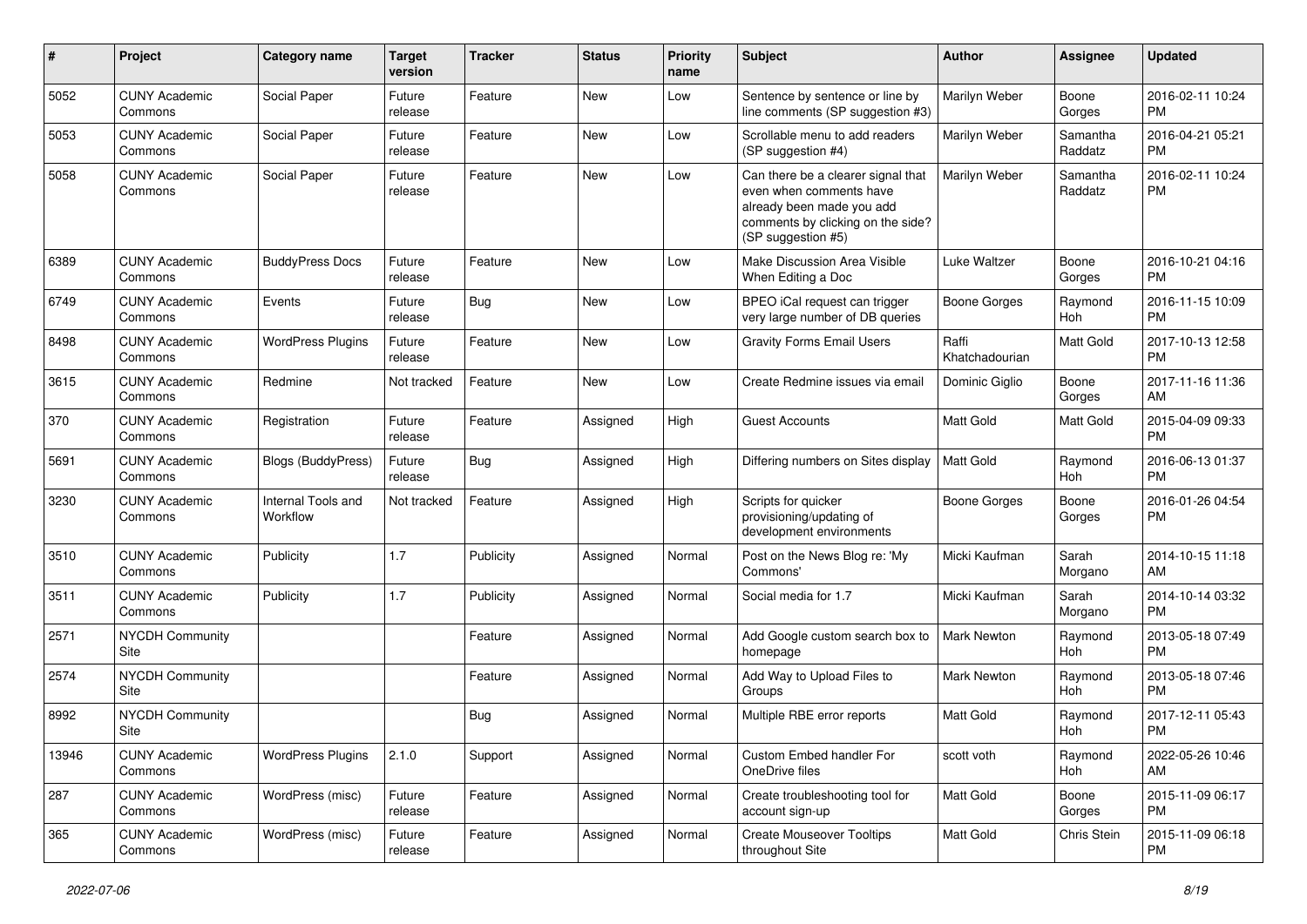| #    | Project                         | <b>Category name</b>     | <b>Target</b><br>version | Tracker   | <b>Status</b> | <b>Priority</b><br>name | <b>Subject</b>                                                    | <b>Author</b>       | Assignee            | <b>Updated</b>                |
|------|---------------------------------|--------------------------|--------------------------|-----------|---------------|-------------------------|-------------------------------------------------------------------|---------------------|---------------------|-------------------------------|
| 377  | <b>CUNY Academic</b><br>Commons | BuddyPress (misc)        | Future<br>release        | Feature   | Assigned      | Normal                  | Like buttons                                                      | Matt Gold           | Boone<br>Gorges     | 2010-11-16 05:13<br><b>PM</b> |
| 412  | <b>CUNY Academic</b><br>Commons | <b>WordPress Themes</b>  | Future<br>release        | Feature   | Assigned      | Normal                  | <b>Featured Themes</b>                                            | Matt Gold           | Dominic<br>Giglio   | 2015-01-05 08:44<br><b>PM</b> |
| 435  | <b>CUNY Academic</b><br>Commons | BuddyPress (misc)        | Future<br>release        | Feature   | Assigned      | Normal                  | Include Avatar Images in Forum<br><b>Post Notification Emails</b> | Matt Gold           | Boone<br>Gorges     | 2010-12-08 12:40<br><b>PM</b> |
| 481  | <b>CUNY Academic</b><br>Commons | Groups (misc)            | Future<br>release        | Feature   | Assigned      | Normal                  | ability to archive inactive groups<br>and blogs                   | Michael Mandiberg   | Samantha<br>Raddatz | 2015-11-09 05:56<br><b>PM</b> |
| 497  | <b>CUNY Academic</b><br>Commons | <b>WordPress Plugins</b> | Future<br>release        | Feature   | Assigned      | Normal                  | Drag and Drop Ordering on<br>Gallery Post Plugin                  | Matt Gold           | Ron Rennick         | 2015-11-09 06:18<br><b>PM</b> |
| 500  | <b>CUNY Academic</b><br>Commons | BuddyPress (misc)        | Future<br>release        | Feature   | Assigned      | Normal                  | <b>Export Group Data</b>                                          | Matt Gold           | Boone<br>Gorges     | 2010-12-19 12:09<br><b>PM</b> |
| 554  | <b>CUNY Academic</b><br>Commons | BuddyPress (misc)        | Future<br>release        | Feature   | Assigned      | Normal                  | Add Trackback notifications to<br>site-wide activity feed         | Matt Gold           | Boone<br>Gorges     | 2015-11-09 06:19<br><b>PM</b> |
| 585  | <b>CUNY Academic</b><br>Commons | Group Forums             | Future<br>release        | Feature   | Assigned      | Normal                  | Merge Forum Topics                                                | Sarah Morgano       | Boone<br>Gorges     | 2011-07-06 04:11<br><b>PM</b> |
| 599  | <b>CUNY Academic</b><br>Commons | BuddyPress (misc)        | Future<br>release        | Feature   | Assigned      | Normal                  | Consider adding rating plugins for<br><b>BuddyPress/BBPress</b>   | Matt Gold           | Boone<br>Gorges     | 2011-08-22 06:50<br><b>PM</b> |
| 618  | <b>CUNY Academic</b><br>Commons | <b>BuddyPress Docs</b>   | Future<br>release        | Feature   | Assigned      | Normal                  | <b>BuddyPress Docs: export formats</b>                            | Boone Gorges        | Boone<br>Gorges     | 2015-11-09 05:38<br><b>PM</b> |
| 635  | <b>CUNY Academic</b><br>Commons | BuddyPress (misc)        | Future<br>release        | Feature   | Assigned      | Normal                  | Big Blue Button -<br>Videoconferencing in Groups and<br>Blogs     | Matt Gold           | Boone<br>Gorges     | 2011-03-14 03:24<br><b>PM</b> |
| 653  | <b>CUNY Academic</b><br>Commons | Group Blogs              | Future<br>release        | Feature   | Assigned      | Normal                  | Redesign Integration of Groups<br>and Blogs                       | Matt Gold           | Samantha<br>Raddatz | 2015-11-09 05:40<br><b>PM</b> |
| 658  | <b>CUNY Academic</b><br>Commons | <b>WordPress Plugins</b> | Future<br>release        | Feature   | Assigned      | Normal                  | Rebulid Sitewide Tag Suggestion                                   | <b>Matt Gold</b>    | Boone<br>Gorges     | 2015-01-05 08:47<br><b>PM</b> |
| 860  | <b>CUNY Academic</b><br>Commons | Design                   | Future<br>release        | Design/UX | Assigned      | Normal                  | <b>Standardize Button Treatment</b><br><b>Across the Commons</b>  | Chris Stein         | Chris Stein         | 2014-05-01 09:45<br>AM        |
| 1105 | <b>CUNY Academic</b><br>Commons | WordPress (misc)         | Future<br>release        | Feature   | Assigned      | Normal                  | Rephrase Blog Privacy Options                                     | Matt Gold           | Samantha<br>Raddatz | 2015-11-09 06:19<br><b>PM</b> |
| 1422 | <b>CUNY Academic</b><br>Commons | <b>BuddyPress Docs</b>   | Future<br>release        | Feature   | Assigned      | Normal                  | Make "created Doc" activity icons<br>non-mini                     | <b>Boone Gorges</b> | Boone<br>Gorges     | 2015-11-09 05:48<br><b>PM</b> |
| 1460 | <b>CUNY Academic</b><br>Commons | Analytics                | Future<br>release        | Feature   | Assigned      | Normal                  | Update System Report                                              | <b>Brian Foote</b>  | Boone<br>Gorges     | 2015-11-09 06:13<br><b>PM</b> |
| 1508 | <b>CUNY Academic</b><br>Commons | WordPress (misc)         | Future<br>release        | Feature   | Assigned      | Normal                  | Share login cookies across<br>mapped domains                      | Boone Gorges        | Boone<br>Gorges     | 2012-07-02 12:12<br><b>PM</b> |
| 1744 | <b>CUNY Academic</b><br>Commons | <b>BuddyPress Docs</b>   | Future<br>release        | Feature   | Assigned      | Normal                  | Spreadsheet-style Docs                                            | Boone Gorges        | Boone<br>Gorges     | 2015-11-09 06:13<br><b>PM</b> |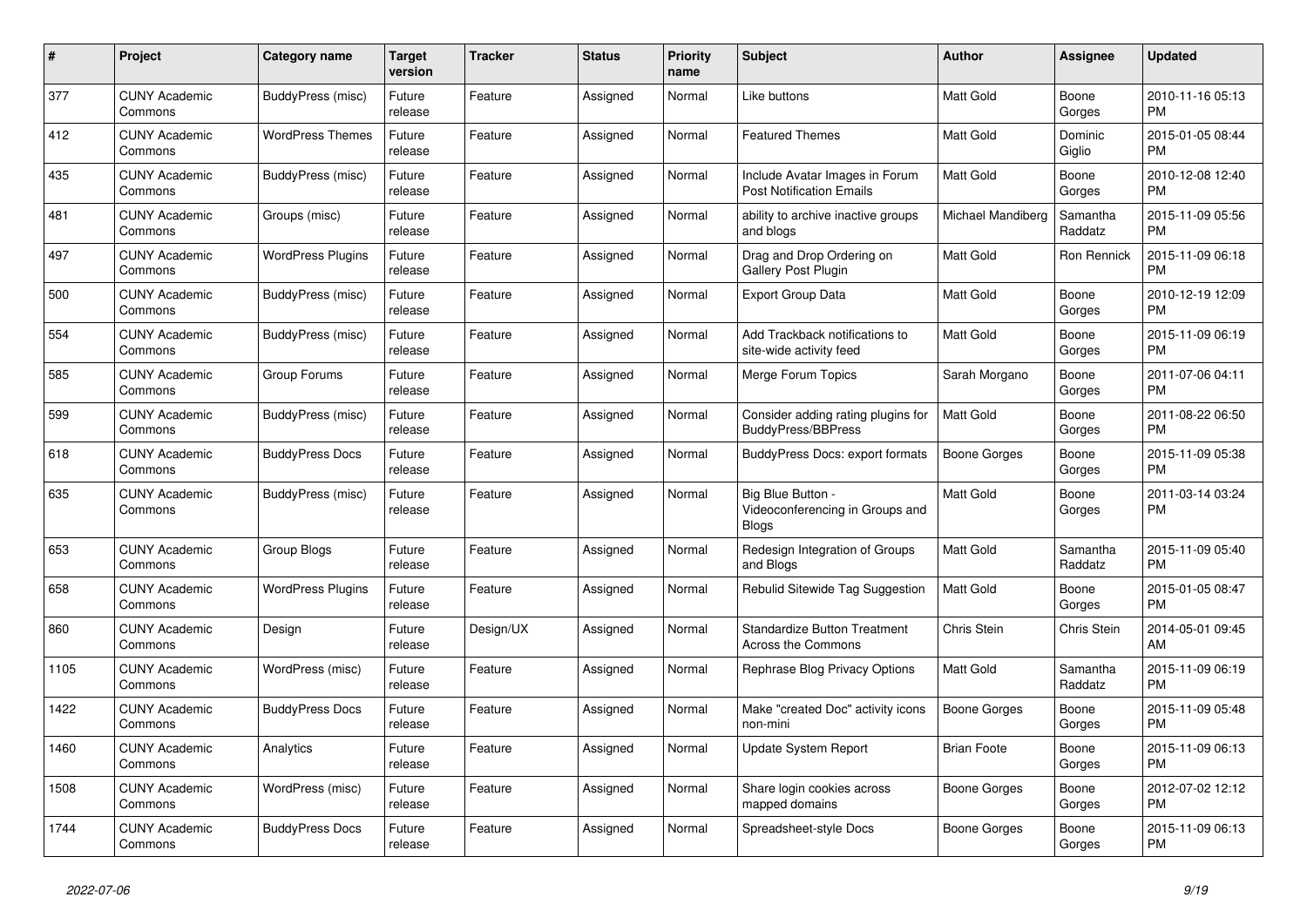| #    | Project                         | <b>Category name</b>    | <b>Target</b><br>version | <b>Tracker</b> | <b>Status</b> | Priority<br>name | <b>Subject</b>                                                             | Author              | <b>Assignee</b>     | <b>Updated</b>                |
|------|---------------------------------|-------------------------|--------------------------|----------------|---------------|------------------|----------------------------------------------------------------------------|---------------------|---------------------|-------------------------------|
| 1888 | <b>CUNY Academic</b><br>Commons | Home Page               | Future<br>release        | Feature        | Assigned      | Normal           | Refactor BP MPO Activity Filter to<br>support proper pagination            | Sarah Morgano       | Boone<br>Gorges     | 2014-05-01 07:11<br><b>PM</b> |
| 2167 | <b>CUNY Academic</b><br>Commons | WordPress (misc)        | Future<br>release        | Bug            | Assigned      | Normal           | <b>CAC-Livestream Plugin Issues</b>                                        | Michael Smith       | Dominic<br>Giglio   | 2015-01-02 03:06<br><b>PM</b> |
| 2523 | <b>CUNY Academic</b><br>Commons | <b>BuddyPress Docs</b>  | Future<br>release        | Feature        | Assigned      | Normal           | Allow Users to Upload Images to<br><b>BP</b> Docs                          | Matt Gold           | Boone<br>Gorges     | 2015-11-09 06:14<br><b>PM</b> |
| 2754 | <b>CUNY Academic</b><br>Commons | Design                  | Future<br>release        | Feature        | Assigned      | Normal           | Determine strategy for CAC logo<br>handling in top header                  | Micki Kaufman       | Chris Stein         | 2015-01-05 08:53<br>PM.       |
| 2832 | <b>CUNY Academic</b><br>Commons | <b>Public Portfolio</b> | Future<br>release        | Feature        | Assigned      | Normal           | Improve interface for (not)<br>auto-linking profile fields                 | Boone Gorges        | Chris Stein         | 2015-01-05 08:52<br><b>PM</b> |
| 2881 | <b>CUNY Academic</b><br>Commons | <b>Public Portfolio</b> | Future<br>release        | Feature        | Assigned      | Normal           | Redesign the UX for Profiles                                               | Chris Stein         | Chris Stein         | 2016-10-13 12:45<br><b>PM</b> |
| 3002 | <b>CUNY Academic</b><br>Commons | Search                  | Future<br>release        | Feature        | Assigned      | Normal           | Overhaul CAC search by using<br>external search appliance                  | <b>Boone Gorges</b> | Boone<br>Gorges     | 2020-07-15 03:05<br>PM.       |
| 3042 | <b>CUNY Academic</b><br>Commons | <b>Public Portfolio</b> | Future<br>release        | Feature        | Assigned      | Normal           | Browsing member interests                                                  | <b>Matt Gold</b>    | Boone<br>Gorges     | 2015-03-21 09:04<br><b>PM</b> |
| 3090 | <b>CUNY Academic</b><br>Commons | Twitter page            | Future<br>release        | Feature        | Assigned      | Normal           | Prevent Retweets from showing<br>up on Commons twitter page                | <b>Matt Gold</b>    | Tahir Butt          | 2016-10-24 11:31<br>AM        |
| 3192 | <b>CUNY Academic</b><br>Commons | Group Forums            | Future<br>release        | Feature        | Assigned      | Normal           | Customizable forum views for<br>bbPress 2.x group forums                   | <b>Boone Gorges</b> | Raymond<br>Hoh      | 2015-11-09 12:47<br><b>PM</b> |
| 3193 | <b>CUNY Academic</b><br>Commons | Group Forums            | Future<br>release        | Feature        | Assigned      | Normal           | bbPress 2.x dynamic roles and<br><b>RBE</b>                                | Boone Gorges        | Boone<br>Gorges     | 2014-09-30 01:30<br>PM.       |
| 3220 | <b>CUNY Academic</b><br>Commons | <b>Public Portfolio</b> | Future<br>release        | Feature        | Assigned      | Normal           | Add indent/outdent option to<br>Formatting Buttons on Profile<br>Page      | <b>Matt Gold</b>    | Boone<br>Gorges     | 2014-05-21 10:39<br><b>PM</b> |
| 3308 | <b>CUNY Academic</b><br>Commons | Group Invitations       | Future<br>release        | Feature        | Assigned      | Normal           | Allow members to rescind group<br>invitations                              | <b>Matt Gold</b>    | Boone<br>Gorges     | 2015-04-01 08:53<br><b>PM</b> |
| 3330 | <b>CUNY Academic</b><br>Commons | My Commons              | Future<br>release        | Feature        | Assigned      | Normal           | 'Commons Information" tool                                                 | Boone Gorges        | Chris Stein         | 2014-09-22 08:46<br><b>PM</b> |
| 3458 | <b>CUNY Academic</b><br>Commons | Groups (misc)           | Future<br>release        | Feature        | Assigned      | Normal           | Filter Members of Group by<br>Campus                                       | Michael Smith       | Samantha<br>Raddatz | 2014-09-26 08:32<br><b>PM</b> |
| 3473 | <b>CUNY Academic</b><br>Commons | User Experience         | Future<br>release        | Feature        | Assigned      | Normal           | Commons profile: Add help info<br>about "Positions" replacing "title"      | Keith Miyake        | Samantha<br>Raddatz | 2015-11-09 02:28<br><b>PM</b> |
| 3475 | <b>CUNY Academic</b><br>Commons | Events                  | Future<br>release        | Feature        | Assigned      | Normal           | Request to add plugin to<br>streamline room<br>booking/appointment booking | Naomi Barrettara    | Boone<br>Gorges     | 2014-12-01 05:14<br><b>PM</b> |
| 3492 | <b>CUNY Academic</b><br>Commons | <b>WordPress Themes</b> | Future<br>release        | Support        | Assigned      | Normal           | Add CBOX theme to the<br>Commons                                           | scott voth          | Raymond<br>Hoh      | 2014-10-08 05:55<br><b>PM</b> |
| 3517 | <b>CUNY Academic</b><br>Commons | My Commons              | Future<br>release        | Feature        | Assigned      | Normal           | Mute/Unmute My Commons<br>updates                                          | Matt Gold           | Raymond<br>Hoh      | 2015-11-09 01:19<br><b>PM</b> |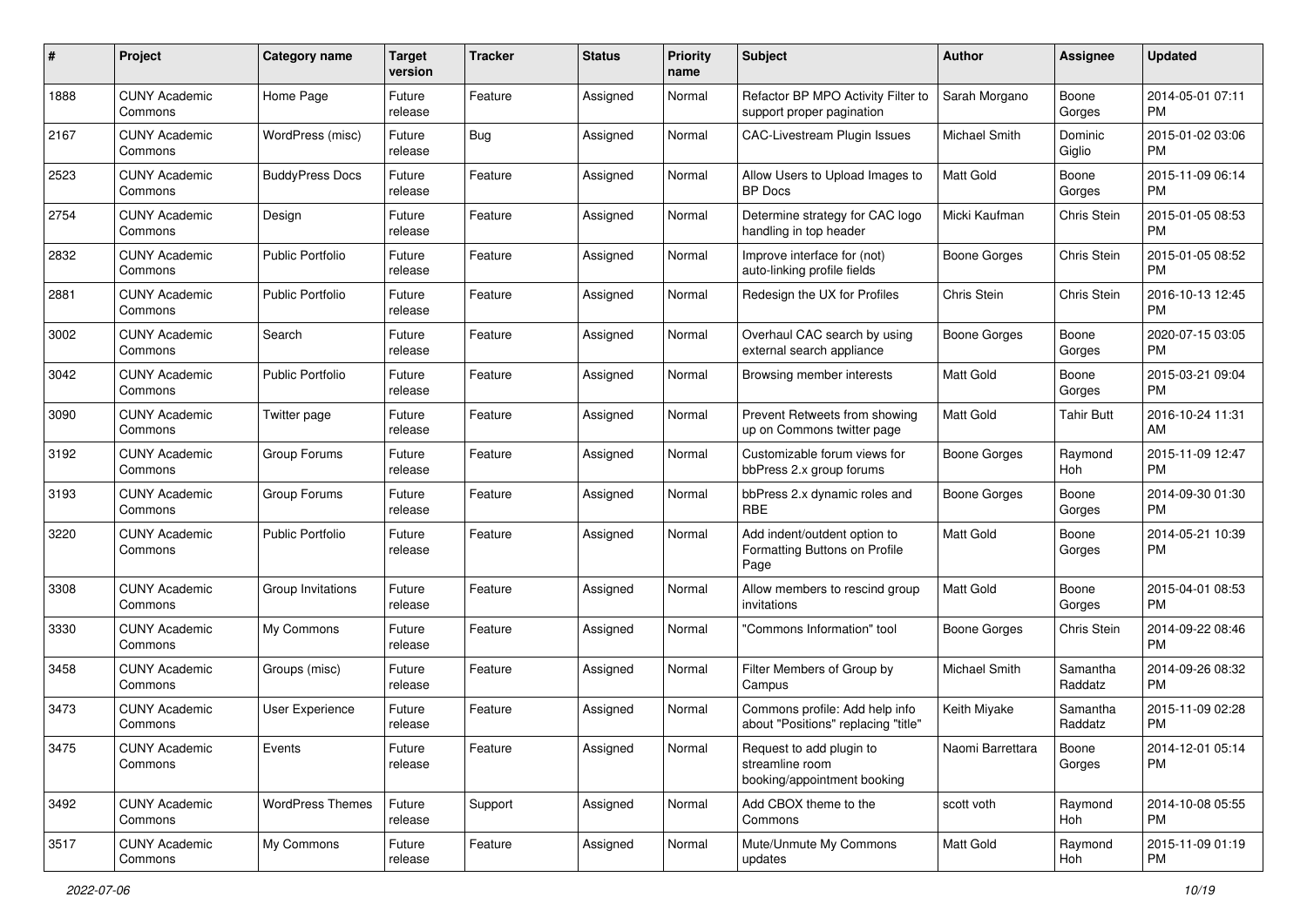| $\#$ | Project                         | <b>Category name</b>    | <b>Target</b><br>version | <b>Tracker</b> | <b>Status</b> | <b>Priority</b><br>name | <b>Subject</b>                                                      | <b>Author</b>           | <b>Assignee</b>     | <b>Updated</b>                |
|------|---------------------------------|-------------------------|--------------------------|----------------|---------------|-------------------------|---------------------------------------------------------------------|-------------------------|---------------------|-------------------------------|
| 3536 | <b>CUNY Academic</b><br>Commons | My Commons              | Future<br>release        | Feature        | Assigned      | Normal                  | Infinite Scroll on My Commons<br>page                               | <b>Matt Gold</b>        | Raymond<br>Hoh      | 2015-04-13 04:42<br><b>PM</b> |
| 3577 | <b>CUNY Academic</b><br>Commons | My Commons              | Future<br>release        | Design/UX      | Assigned      | Normal                  | Replies to items in My Commons                                      | <b>Matt Gold</b>        | Raymond<br>Hoh      | 2015-04-09 05:19<br><b>PM</b> |
| 3662 | <b>CUNY Academic</b><br>Commons | <b>SEO</b>              | Future<br>release        | Feature        | Assigned      | Normal                  | Duplicate Content/SEO/Google<br>issues                              | Matt Gold               | Raymond<br>Hoh      | 2015-04-13 04:37<br><b>PM</b> |
| 3759 | <b>CUNY Academic</b><br>Commons | WordPress (misc)        | Future<br>release        | Feature        | Assigned      | Normal                  | Review Interface for Adding Users<br>to Blogs                       | <b>Matt Gold</b>        | Boone<br>Gorges     | 2015-03-24 05:52<br><b>PM</b> |
| 3768 | <b>CUNY Academic</b><br>Commons | <b>Public Portfolio</b> | Future<br>release        | Feature        | Assigned      | Normal                  | Institutions/Past positions on<br>public portfolios                 | <b>Matt Gold</b>        | Boone<br>Gorges     | 2018-04-23 10:44<br>AM        |
| 3770 | <b>CUNY Academic</b><br>Commons | <b>Public Portfolio</b> | Future<br>release        | Feature        | Assigned      | Normal                  | Improve Layout/Formatting of<br>Positions Area on Public Portfolios | <b>Matt Gold</b>        | <b>Chris Stein</b>  | 2015-04-01 09:17<br><b>PM</b> |
| 4053 | <b>CUNY Academic</b><br>Commons | Events                  | Future<br>release        | Feature        | Assigned      | Normal                  | Create new tab for past events                                      | Matt Gold               | Boone<br>Gorges     | 2015-05-12 02:10<br><b>PM</b> |
| 4221 | <b>CUNY Academic</b><br>Commons | Group Forums            | Future<br>release        | Design/UX      | Assigned      | Normal                  | Add 'Number of Posts' display<br>option to Forum page               | Samantha Raddatz        | Samantha<br>Raddatz | 2015-06-26 02:21<br><b>PM</b> |
| 4238 | <b>CUNY Academic</b><br>Commons | Events                  | Future<br>release        | Feature        | Assigned      | Normal                  | Copy Events to Other Groups?                                        | <b>Matt Gold</b>        | Boone<br>Gorges     | 2015-07-02 10:08<br>AM        |
| 4388 | <b>CUNY Academic</b><br>Commons | WordPress (misc)        | Future<br>release        | Bug            | Assigned      | Normal                  | Repeated request for<br>authentication.                             | Alice.Lynn<br>McMichael | Raymond<br>Hoh      | 2015-08-11 07:35<br><b>PM</b> |
| 4404 | <b>CUNY Academic</b><br>Commons | Public Portfolio        | Future<br>release        | Design/UX      | Assigned      | Normal                  | Change color of permissions info<br>on portfolio editing interface  | Matt Gold               | Samantha<br>Raddatz | 2015-08-11 05:28<br><b>PM</b> |
| 4438 | <b>CUNY Academic</b><br>Commons | Events                  | Future<br>release        | <b>Bug</b>     | Assigned      | Normal                  | Events Calendar - Export<br><b>Recurring Events</b>                 | scott voth              | Daniel Jones        | 2016-05-23 04:25<br><b>PM</b> |
| 4661 | <b>CUNY Academic</b><br>Commons | User Experience         | Future<br>release        | Bug            | Assigned      | Normal                  | <b>Simplify Events text</b>                                         | Matt Gold               | Samantha<br>Raddatz | 2015-10-02 09:06<br><b>PM</b> |
| 4903 | <b>CUNY Academic</b><br>Commons | Events                  | Future<br>release        | Design/UX      | Assigned      | Normal                  | Improving visual appearance of<br>event calendars                   | Matt Gold               | Boone<br>Gorges     | 2016-10-13 11:51<br>AM        |
| 4980 | <b>CUNY Academic</b><br>Commons | Home Page               | Future<br>release        | Feature        | Assigned      | Normal                  | <b>CAC Featured Content -- Adding</b><br>Randomization              | <b>Matt Gold</b>        | Boone<br>Gorges     | 2016-12-12 03:01<br><b>PM</b> |
| 5225 | <b>CUNY Academic</b><br>Commons | Registration            | Future<br>release        | Feature        | Assigned      | Normal                  | On-boarding Issues                                                  | Luke Waltzer            | Samantha<br>Raddatz | 2016-02-12 02:58<br><b>PM</b> |
| 5234 | <b>CUNY Academic</b><br>Commons | Membership              | Future<br>release        | Feature        | Assigned      | Normal                  | Write Unconfirmed patch for WP                                      | Boone Gorges            | Boone<br>Gorges     | 2016-10-24 11:18<br>AM        |
| 5268 | <b>CUNY Academic</b><br>Commons | Group Forums            | Future<br>release        | <b>Bug</b>     | Assigned      | Normal                  | Long-time to post to multiple<br>groups                             | Luke Waltzer            | Daniel Jones        | 2016-09-07 06:31<br><b>PM</b> |
| 5316 | CUNY Academic<br>Commons        | User Experience         | Future<br>release        | Feature        | Assigned      | Normal                  | Prompt user email address<br>updates                                | <b>Matt Gold</b>        | Stephen Real        | 2016-12-21 03:30<br><b>PM</b> |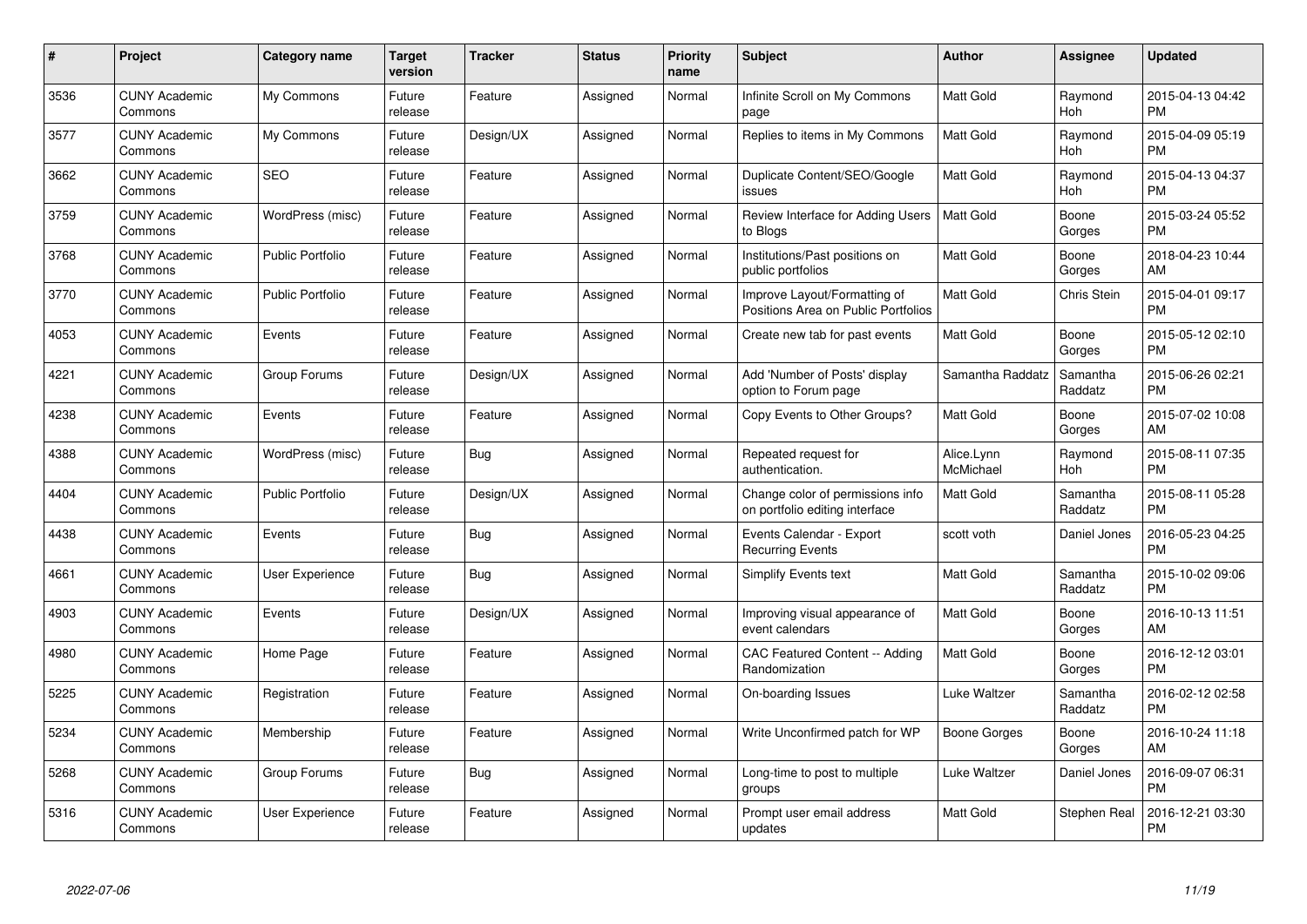| #     | Project                         | <b>Category name</b>       | <b>Target</b><br>version | <b>Tracker</b> | <b>Status</b> | Priority<br>name | <b>Subject</b>                                                                             | Author            | <b>Assignee</b>     | <b>Updated</b>                |
|-------|---------------------------------|----------------------------|--------------------------|----------------|---------------|------------------|--------------------------------------------------------------------------------------------|-------------------|---------------------|-------------------------------|
| 5581  | <b>CUNY Academic</b><br>Commons | Analytics                  | Future<br>release        | Feature        | Assigned      | Normal           | Explore alternatives to Google<br>Analytics                                                | <b>Matt Gold</b>  | Valerie<br>Townsend | 2020-04-17 03:12<br><b>PM</b> |
| 5696  | <b>CUNY Academic</b><br>Commons | Events                     | Future<br>release        | Feature        | Assigned      | Normal           | Events Calendar - display options<br>calendar aggregation                                  | <b>Matt Gold</b>  | Boone<br>Gorges     | 2016-10-13 11:44<br>AM        |
| 5827  | <b>CUNY Academic</b><br>Commons | <b>Public Portfolio</b>    | Future<br>release        | Bug            | Assigned      | Normal           | Academic Interests square bracket<br>links not working                                     | scott voth        | Chris Stein         | 2016-08-11 11:59<br><b>PM</b> |
| 5955  | <b>CUNY Academic</b><br>Commons | Outreach                   | Future<br>release        | Feature        | Assigned      | Normal           | Create auto-newsletter for<br>commons members                                              | <b>Matt Gold</b>  | <b>Luke Waltzer</b> | 2016-08-30 10:34<br>AM        |
| 6426  | <b>CUNY Academic</b><br>Commons | Spam/Spam<br>Prevention    | Future<br>release        | Feature        | Assigned      | Normal           | Force captcha on all comments?                                                             | <b>Matt Gold</b>  | <b>Tahir Butt</b>   | 2016-10-24 02:06<br><b>PM</b> |
| 8078  | <b>CUNY Academic</b><br>Commons | <b>WordPress Plugins</b>   | Future<br>release        | System Upgrade | Assigned      | Normal           | <b>CommentPress Updates</b>                                                                | Margaret Galvan   | Christian<br>Wach   | 2017-05-08 03:49<br><b>PM</b> |
| 8836  | <b>CUNY Academic</b><br>Commons | <b>Blogs (BuddyPress)</b>  | Future<br>release        | Feature        | Assigned      | Normal           | Redesign site launch process                                                               | Matt Gold         | Boone<br>Gorges     | 2019-10-03 02:49<br>PM.       |
| 8900  | <b>CUNY Academic</b><br>Commons | Accessibility              | Future<br>release        | Feature        | Assigned      | Normal           | Look into tools to enforce<br>accessibility in WP environment                              | <b>Matt Gold</b>  | Boone<br>Gorges     | 2022-04-26 11:59<br>AM        |
| 8901  | <b>CUNY Academic</b><br>Commons | Accessibility              | Future<br>release        | Feature        | Assigned      | Normal           | Theme analysis for accessibility                                                           | Matt Gold         | Boone<br>Gorges     | 2022-04-26 11:59<br>AM        |
| 9028  | <b>CUNY Academic</b><br>Commons | Onboarding                 | Future<br>release        | Feature        | Assigned      | Normal           | suggest groups to new members<br>during the registration process                           | Matt Gold         | Chris Stein         | 2018-10-24 12:34<br><b>PM</b> |
| 9835  | <b>CUNY Academic</b><br>Commons | Group Forums               | Future<br>release        | <b>Bug</b>     | Assigned      | Normal           | add a "like" function?                                                                     | Marilyn Weber     | <b>Erik Trainer</b> | 2018-06-05 01:49<br><b>PM</b> |
| 9895  | <b>CUNY Academic</b><br>Commons | Onboarding                 | Future<br>release        | Feature        | Assigned      | Normal           | Add "Accept Invitation"<br>link/button/function to Group<br>and/or Site invitation emails? | Luke Waltzer      | Boone<br>Gorges     | 2018-06-07 12:42<br><b>PM</b> |
| 10368 | <b>CUNY Academic</b><br>Commons |                            | Future<br>release        | Feature        | Assigned      | Normal           | Use ORCID data to populate<br>academic profile page                                        | Stephen Francoeur | Boone<br>Gorges     | 2018-09-25 01:53<br><b>PM</b> |
| 10659 | <b>CUNY Academic</b><br>Commons | Group Forums               | Future<br>release        | Feature        | Assigned      | Normal           | Post to multiple groups via email                                                          | Matt Gold         | Raymond<br>Hoh      | 2018-11-15 12:54<br>AM        |
| 15604 | <b>CUNY Academic</b><br>Commons | <b>Email Notifications</b> | Future<br>release        | Feature        | Assigned      | Normal           | <b>Restructure Commons Group</b><br><b>Digest Email Messages</b>                           | <b>Matt Gold</b>  | Boone<br>Gorges     | 2022-05-26 10:45<br>AM        |
| 636   | <b>CUNY Academic</b><br>Commons | WordPress (misc)           | Not tracked              | Support        | Assigned      | Normal           | Create Lynda.com-like Table of<br><b>Contents for Prospective Tutorial</b><br>Screencasts  | <b>Matt Gold</b>  | scott voth          | 2016-02-23 03:12<br><b>PM</b> |
| 2175  | <b>CUNY Academic</b><br>Commons | WordPress (misc)           | Not tracked              | Support        | Assigned      | Normal           | Subscibe 2 vs. Jetpack<br>subscription options                                             | local admin       | Matt Gold           | 2016-01-26 04:58<br>PM        |
| 2612  | <b>CUNY Academic</b><br>Commons |                            | Not tracked              | Publicity      | Assigned      | Normal           | Pinterest site for the Commons                                                             | local admin       | Sarah<br>Morgano    | 2016-03-04 11:19<br>AM        |
| 2666  | <b>CUNY Academic</b><br>Commons | About page                 | Not tracked              | Documentation  | Assigned      | Normal           | <b>Update About Text</b>                                                                   | Chris Stein       | Luke Waltzer        | 2016-03-04 11:19<br>AM        |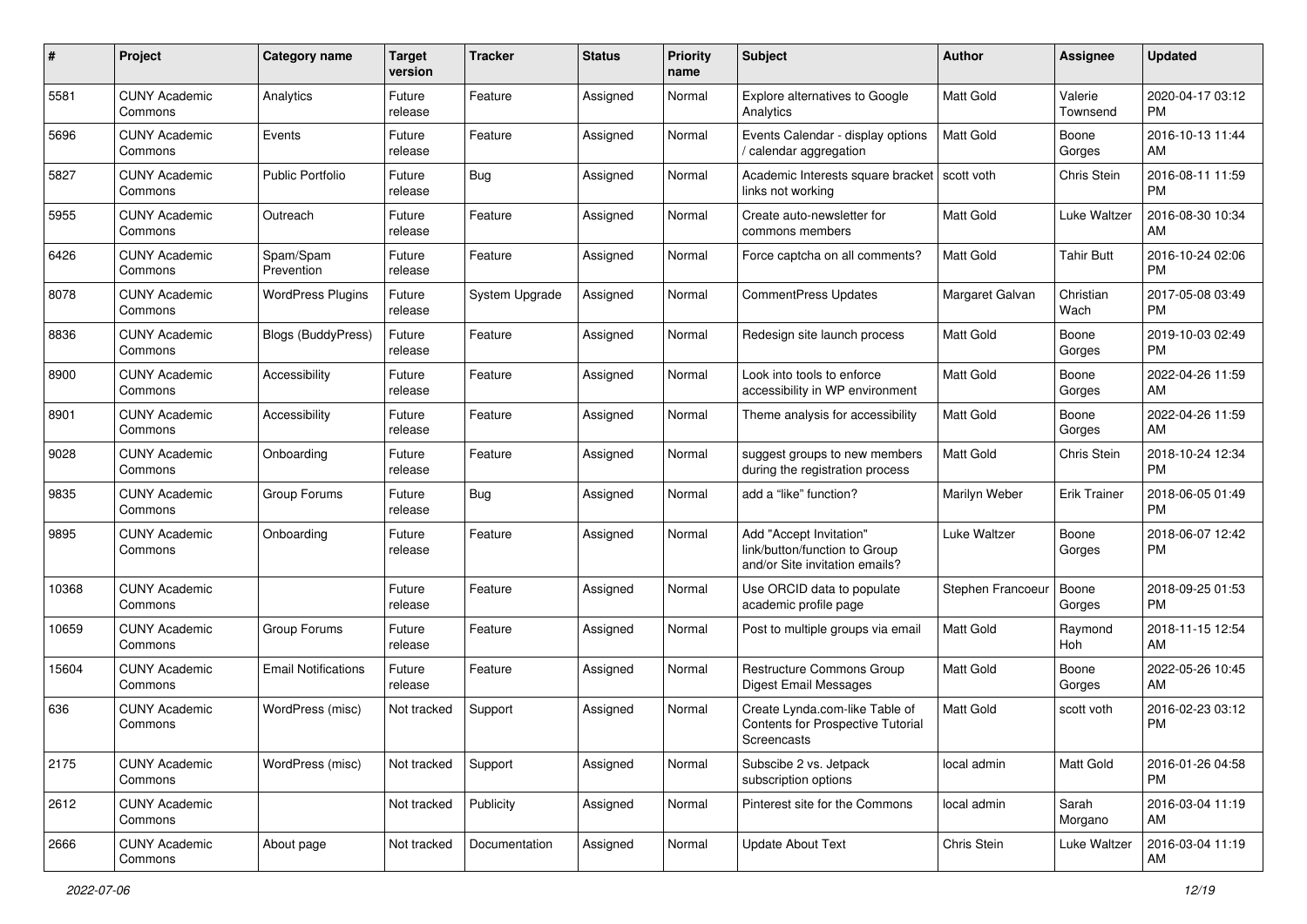| #     | <b>Project</b>                  | <b>Category name</b>   | <b>Target</b><br>version | <b>Tracker</b> | <b>Status</b> | <b>Priority</b><br>name | <b>Subject</b>                                                                        | <b>Author</b>       | Assignee            | <b>Updated</b>                |
|-------|---------------------------------|------------------------|--------------------------|----------------|---------------|-------------------------|---------------------------------------------------------------------------------------|---------------------|---------------------|-------------------------------|
| 3524  | <b>CUNY Academic</b><br>Commons | Documentation          | Not tracked              | Documentation  | Assigned      | Normal                  | Post describing all you can do<br>when starting up a new blog/group                   | <b>Matt Gold</b>    | scott voth          | 2014-10-04 12:56<br><b>PM</b> |
| 4027  | <b>CUNY Academic</b><br>Commons | Commons In A Box       | Not tracked              | Design/UX      | Assigned      | Normal                  | Usability review of CBOX update<br>procedures                                         | Matt Gold           | Samantha<br>Raddatz | 2015-05-11 06:36<br><b>PM</b> |
| 4070  | <b>CUNY Academic</b><br>Commons | Analytics              | Not tracked              | Support        | Assigned      | Normal                  | Request for JITP site analytics                                                       | <b>Matt Gold</b>    | Seth Persons        | 2016-02-23 03:09<br><b>PM</b> |
| 4235  | <b>CUNY Academic</b><br>Commons |                        | Not tracked              | Design/UX      | Assigned      | Normal                  | Explore user experience around<br>comments on forum topics vs docs                    | <b>Matt Gold</b>    | Samantha<br>Raddatz | 2015-07-21 10:23<br>AM        |
| 4986  | <b>CUNY Academic</b><br>Commons | ZenDesk                | Not tracked              | Support        | Assigned      | Normal                  | Prepare documentation for<br>Zendesk re web widget                                    | <b>Matt Gold</b>    | Samantha<br>Raddatz | 2016-02-25 03:09<br><b>PM</b> |
| 6115  | <b>CUNY Academic</b><br>Commons | Publicity              | Not tracked              | Feature        | Assigned      | Normal                  | create digital signage for GC                                                         | <b>Matt Gold</b>    | scott voth          | 2016-10-11 10:09<br><b>PM</b> |
| 6298  | <b>CUNY Academic</b><br>Commons | <b>User Experience</b> | Not tracked              | Design/UX      | Assigned      | Normal                  | Examine data from survey                                                              | <b>Matt Gold</b>    | Margaret<br>Galvan  | 2016-10-14 12:16<br><b>PM</b> |
| 6671  | <b>CUNY Academic</b><br>Commons | Reply By Email         | Not tracked              | Bug            | Assigned      | Normal                  | "Post too often" RBE error<br>message                                                 | <b>Matt Gold</b>    | Raymond<br>Hoh      | 2016-11-11 09:55<br>AM        |
| 6995  | <b>CUNY Academic</b><br>Commons | Home Page              | Not tracked              | <b>Bug</b>     | Assigned      | Normal                  | member filter on homepage not<br>working                                              | Matt Gold           | Raymond<br>Hoh      | 2016-12-11 09:46<br><b>PM</b> |
| 7828  | <b>CUNY Academic</b><br>Commons |                        | Not tracked              | Feature        | Assigned      | Normal                  | Theme Assessment 2017                                                                 | Margaret Galvan     | Margaret<br>Galvan  | 2017-05-02 10:41<br><b>PM</b> |
| 8666  | <b>CUNY Academic</b><br>Commons | Teaching               | Not tracked              | Documentation  | Assigned      | Normal                  | Create Teaching on the Commons<br>Resource Page                                       | Matt Gold           | Laurie Hurson       | 2019-09-23 03:16<br><b>PM</b> |
| 8837  | <b>CUNY Academic</b><br>Commons |                        | Not tracked              | Feature        | Assigned      | Normal                  | Create a form to request info from<br>people requesting premium<br>themes and plugins | Matt Gold           | Marilyn<br>Weber    | 2017-11-14 03:35<br><b>PM</b> |
| 8898  | <b>CUNY Academic</b><br>Commons | Social Paper           | Not tracked              | Feature        | Assigned      | Normal                  | Usage data on docs and social<br>paper                                                | Matt Gold           | Matt Gold           | 2017-11-16 11:32<br>AM        |
| 8902  | <b>CUNY Academic</b><br>Commons | Design                 | Not tracked              | Feature        | Assigned      | Normal                  | Report back on research on<br><b>BuddyPress themes</b>                                | Matt Gold           | Michael Smith       | 2017-11-10 12:31<br><b>PM</b> |
| 8976  | <b>CUNY Academic</b><br>Commons | Reply By Email         | Not tracked              | Feature        | Assigned      | Normal                  | Package RBE new topics posting?                                                       | <b>Matt Gold</b>    | Raymond<br>Hoh      | 2017-12-04 02:34<br><b>PM</b> |
| 9015  | <b>CUNY Academic</b><br>Commons | Groups (misc)          | Not tracked              | Outreach       | Assigned      | Normal                  | Email group admins the email<br>addresses of their groups                             | <b>Matt Gold</b>    | Matt Gold           | 2018-01-02 09:54<br>AM        |
| 9941  | <b>CUNY Academic</b><br>Commons | Wiki                   | Not tracked              | Support        | Assigned      | Normal                  | Wiki functionality                                                                    | Matt Gold           | Boone<br>Gorges     | 2018-06-26 10:57<br>AM        |
| 11517 | <b>CUNY Academic</b><br>Commons |                        | Not tracked              | Feature        | Assigned      | Normal                  | wp-accessibility plugin should not<br>strip 'target=" blank" by default               | <b>Boone Gorges</b> | Laurie Hurson       | 2019-09-24 09:57<br>AM        |
| 11519 | <b>CUNY Academic</b><br>Commons |                        | Not tracked              | Support        | Assigned      | Normal                  | comment option not appearing                                                          | Marilyn Weber       |                     | 2019-09-24 10:28<br>AM        |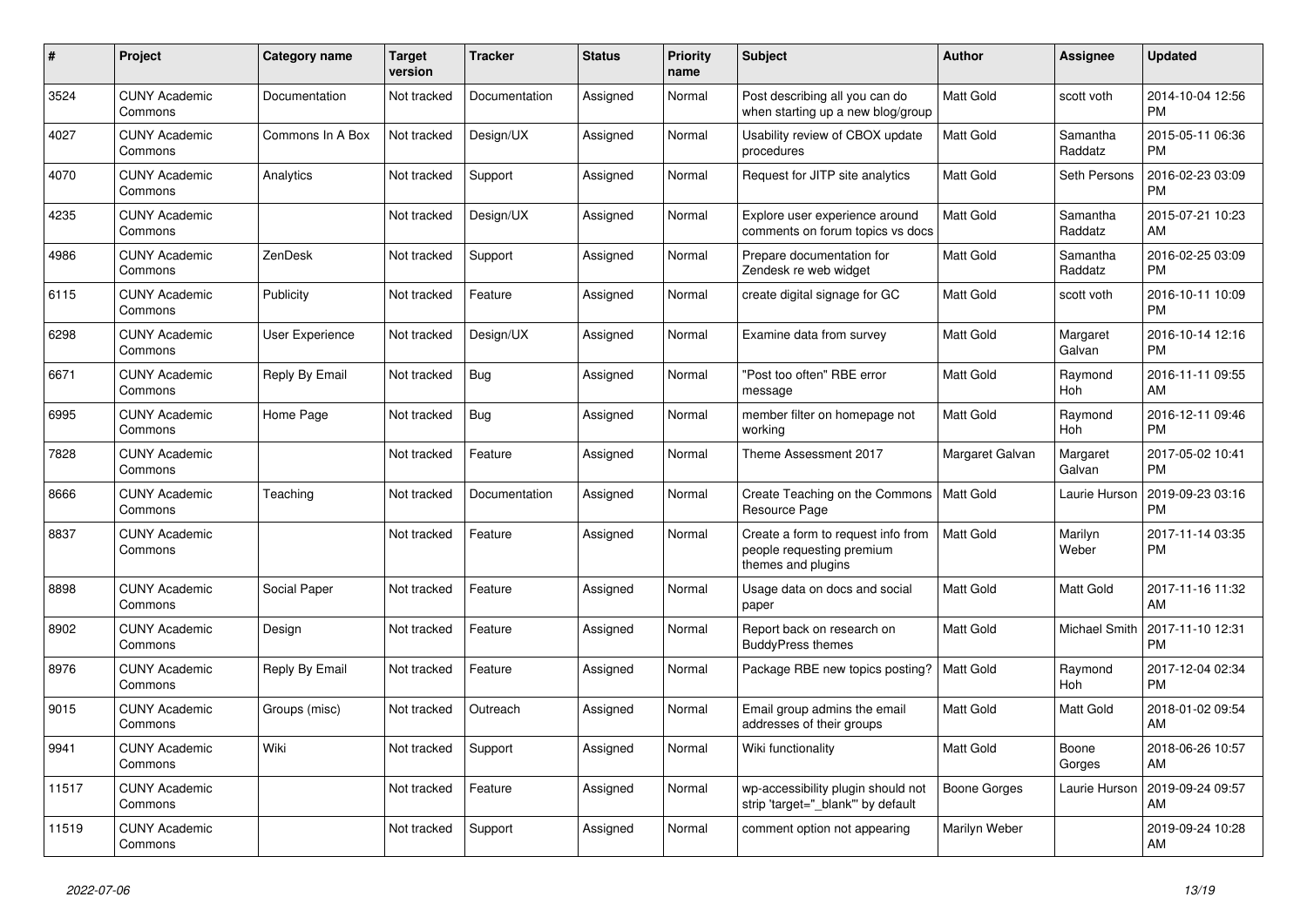| #     | Project                         | <b>Category name</b>       | Target<br>version | <b>Tracker</b> | <b>Status</b> | Priority<br>name | <b>Subject</b>                                                                | <b>Author</b>       | <b>Assignee</b>     | <b>Updated</b>                |
|-------|---------------------------------|----------------------------|-------------------|----------------|---------------|------------------|-------------------------------------------------------------------------------|---------------------|---------------------|-------------------------------|
| 12436 | <b>CUNY Academic</b><br>Commons |                            | Not tracked       | Bug            | Assigned      | Normal           | Nightly system downtime                                                       | <b>Boone Gorges</b> |                     | 2020-08-01 09:30<br>AM.       |
| 2577  | <b>NYCDH Community</b><br>Site  |                            |                   | Feature        | Assigned      | Low              | Investigate Potential to Add Links<br>to the Forum                            | Mark Newton         | Alex Gil            | 2013-05-16 09:40<br><b>PM</b> |
| 2618  | <b>NYCDH Community</b><br>Site  |                            |                   | <b>Bug</b>     | Assigned      | Low              | Mark blogs as spam when created<br>by users marked as spam                    | <b>Matt Gold</b>    | Boone<br>Gorges     | 2013-06-09 11:38<br>PM.       |
| 58    | <b>CUNY Academic</b><br>Commons | BuddyPress (misc)          | Future<br>release | Feature        | Assigned      | Low              | Make member search sortable by<br>last name                                   | Roberta Brody       | Boone<br>Gorges     | 2010-08-26 02:38<br>PM.       |
| 310   | <b>CUNY Academic</b><br>Commons | BuddyPress (misc)          | Future<br>release | Feature        | Assigned      | Low              | <b>Friend Request Email</b>                                                   | <b>Matt Gold</b>    | Samantha<br>Raddatz | 2015-11-09 05:08<br><b>PM</b> |
| 333   | <b>CUNY Academic</b><br>Commons | <b>Email Notifications</b> | Future<br>release | Feature        | Assigned      | Low              | Delay Forum Notification Email<br>Delivery Until After Editing Period<br>Ends | Matt Gold           | Raymond<br>Hoh      | 2015-11-09 06:01<br><b>PM</b> |
| 519   | <b>CUNY Academic</b><br>Commons | <b>BuddyPress Docs</b>     | Future<br>release | Feature        | Assigned      | Low              | TOC for individual docs - for new<br>BP "wiki-like" plugin                    | scott voth          | Boone<br>Gorges     | 2015-11-09 05:54<br><b>PM</b> |
| 940   | <b>CUNY Academic</b><br>Commons | Redmine                    | Future<br>release | Feature        | Assigned      | Low              | Communication with users after<br>releases                                    | Matt Gold           | Dominic<br>Giglio   | 2012-09-09 04:36<br><b>PM</b> |
| 1165  | <b>CUNY Academic</b><br>Commons | <b>Email Invitations</b>   | Future<br>release | Feature        | Assigned      | Low              | Allow saved lists of invitees under<br>Send Invites                           | <b>Boone Gorges</b> | Boone<br>Gorges     | 2015-11-09 06:03<br><b>PM</b> |
| 1192  | <b>CUNY Academic</b><br>Commons | <b>Group Files</b>         | Future<br>release | Feature        | Assigned      | Low              | When posting group files, allow<br>users to add a category without<br>saving  | <b>Matt Gold</b>    | Raymond<br>Hoh      | 2015-11-09 05:53<br><b>PM</b> |
| 1417  | <b>CUNY Academic</b><br>Commons | <b>BuddyPress Docs</b>     | Future<br>release | Feature        | Assigned      | Low              | <b>Bulk actions for BuddyPress Docs</b>                                       | <b>Boone Gorges</b> | Boone<br>Gorges     | 2016-10-17 10:41<br>PM.       |
| 1423  | <b>CUNY Academic</b><br>Commons | BuddyPress (misc)          | Future<br>release | Feature        | Assigned      | Low              | Show an avatar for pingback<br>comment activity items                         | <b>Boone Gorges</b> | Tahir Butt          | 2016-10-24 12:03<br><b>PM</b> |
| 1562  | <b>CUNY Academic</b><br>Commons | <b>WordPress Plugins</b>   | Future<br>release | Feature        | Assigned      | Low              | Play with NYT Collaborative<br><b>Authoring Tool</b>                          | Matt Gold           | Boone<br>Gorges     | 2015-01-05 08:47<br><b>PM</b> |
| 1983  | <b>CUNY Academic</b><br>Commons | Home Page                  | Future<br>release | Feature        | Assigned      | Low              | Media Library integration with<br>Featured Content plugin                     | Boone Gorges        | Dominic<br>Giglio   | 2014-03-17 10:34<br>AM        |
| 2013  | <b>CUNY Academic</b><br>Commons | <b>Public Portfolio</b>    | Future<br>release | Feature        | Assigned      | Low              | Have Profile Privacy Options show<br>up only for filled-in fields             | Matt Gold           | Boone<br>Gorges     | 2015-11-09 06:09<br><b>PM</b> |
| 2223  | <b>CUNY Academic</b><br>Commons | <b>WordPress Plugins</b>   | Future<br>release | Feature        | Assigned      | Low              | Add Participad to the CUNY<br>Academic Commons                                | Matt Gold           | Boone<br>Gorges     | 2014-09-17 10:03<br>PM        |
| 2325  | <b>CUNY Academic</b><br>Commons | BuddyPress (misc)          | Future<br>release | Feature        | Assigned      | Low              | Profile should have separate fields   local admin<br>for first/last names     |                     | Boone<br>Gorges     | 2015-11-09 06:09<br>PM.       |
| 2610  | <b>CUNY Academic</b><br>Commons | Group Invitations          | Future<br>release | Feature        | Assigned      | Low              | Request: Custom invitation<br>message to group invites                        | local admin         | Boone<br>Gorges     | 2015-11-09 06:13<br><b>PM</b> |
| 3080  | <b>CUNY Academic</b><br>Commons | Group Files                | Future<br>release | Feature        | Assigned      | Low              | Create a system to keep track of<br>file changes                              | Matt Gold           | Boone<br>Gorges     | 2014-02-26 10:04<br><b>PM</b> |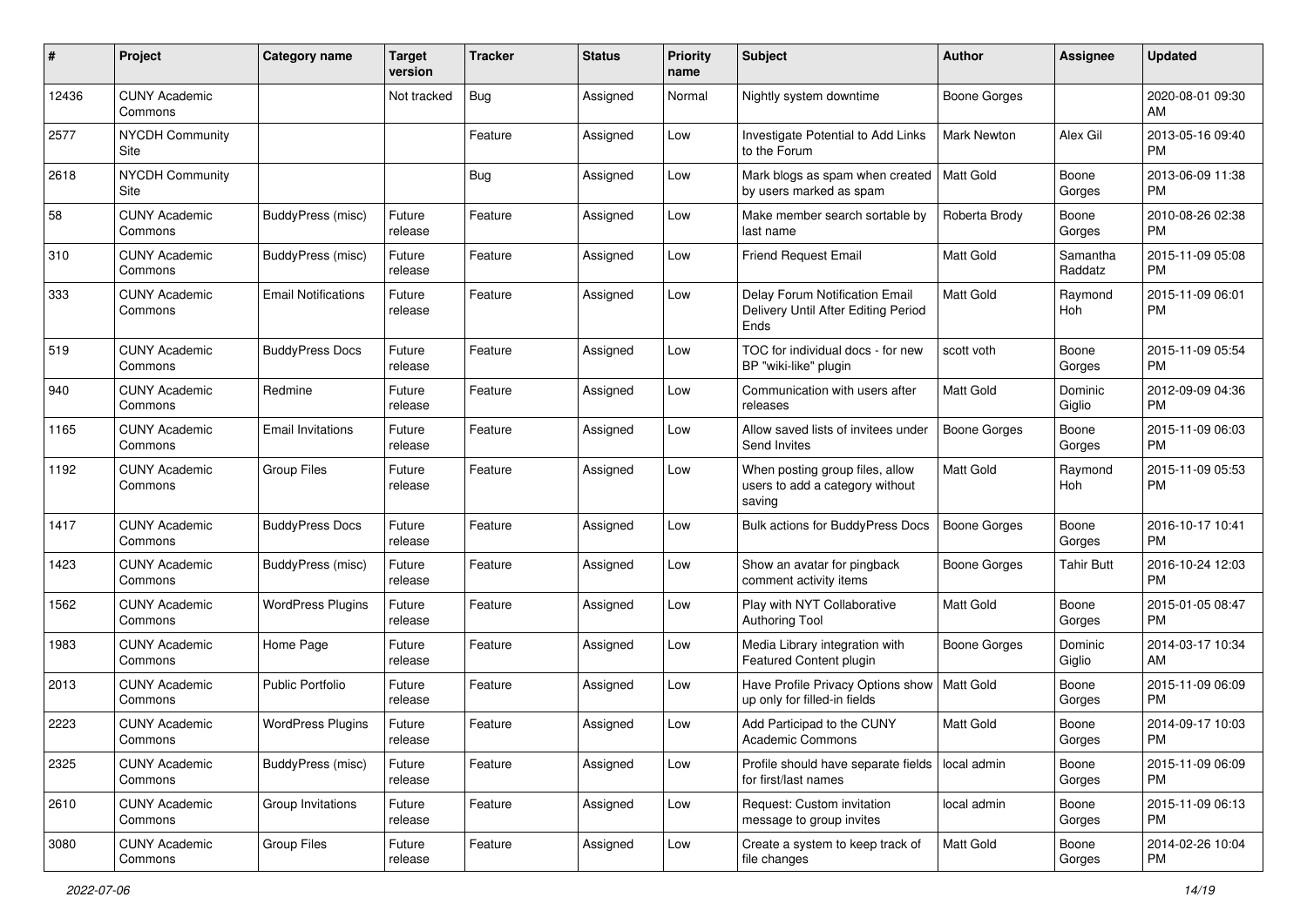| #     | <b>Project</b>                  | Category name            | <b>Target</b><br>version | <b>Tracker</b> | <b>Status</b>        | Priority<br>name | Subject                                                                   | <b>Author</b>      | Assignee        | <b>Updated</b>                |
|-------|---------------------------------|--------------------------|--------------------------|----------------|----------------------|------------------|---------------------------------------------------------------------------|--------------------|-----------------|-------------------------------|
| 3354  | <b>CUNY Academic</b><br>Commons | <b>Group Files</b>       | Future<br>release        | Feature        | Assigned             | Low              | Allow Group Download of Multiple<br><b>Selected Files</b>                 | <b>Matt Gold</b>   | Chris Stein     | 2014-08-01 08:50<br>AM        |
| 5016  | <b>CUNY Academic</b><br>Commons | Events                   | Future<br>release        | Feature        | Assigned             | Low              | Allow comments to be posted on<br>events                                  | <b>Matt Gold</b>   | Raymond<br>Hoh  | 2019-03-01 02:23<br><b>PM</b> |
| 6392  | <b>CUNY Academic</b><br>Commons | Group Forums             | Future<br>release        | Design/UX      | Assigned             | Low              | Composition/Preview Panes in<br>Forum Posts                               | Luke Waltzer       | Paige Dupont    | 2016-10-21 04:26<br><b>PM</b> |
| 3939  | <b>CUNY Academic</b><br>Commons | <b>WordPress Plugins</b> | Future<br>release        | <b>Bug</b>     | Hold                 | Normal           | Activity stream support for<br>Co-Authors Plus plugin                     | Raymond Hoh        | Raymond<br>Hoh  | 2015-11-09 06:13<br><b>PM</b> |
| 8756  | <b>CUNY Academic</b><br>Commons | Group Blogs              | Future<br>release        | Feature        | Hold                 | Normal           | Connect multiple blogs to one<br>group?                                   | <b>Matt Gold</b>   | Boone<br>Gorges | 2017-09-30 10:42<br>AM        |
| 14113 | <b>CUNY Academic</b><br>Commons | WordPress (misc)         | Future<br>release        | Bug            | Hold                 | Normal           | Block Editor Not Working on this<br>page - Json error                     | scott voth         | Boone<br>Gorges | 2021-03-05 11:01<br>AM        |
| 16092 | <b>CUNY Academic</b><br>Commons |                          | Future<br>release        | Feature        | Hold                 | Normal           | Don't show main site in Site<br>search results                            | Boone Gorges       | Boone<br>Gorges | 2022-05-17 03:12<br><b>PM</b> |
| 3369  | <b>CUNY Academic</b><br>Commons | Reply By Email           | Not tracked              | Outreach       | Hold                 | Normal           | Release reply by email to WP<br>plugin directory                          | <b>Matt Gold</b>   | Raymond<br>Hoh  | 2016-03-01 12:46<br><b>PM</b> |
| 8991  | <b>CUNY Academic</b><br>Commons | Reply By Email           | Not tracked              | Bug            | Hold                 | Normal           | RBE duplicate email message<br>issue                                      | <b>Matt Gold</b>   | Raymond<br>Hoh  | 2018-02-18 08:53<br><b>PM</b> |
| 9060  | <b>CUNY Academic</b><br>Commons | Commons In A Box         | Not tracked              | Bug            | Hold                 | Normal           | Problems with CBox image library<br>/ upload                              | Lisa Rhody         | Raymond<br>Hoh  | 2018-01-10 03:26<br><b>PM</b> |
| 11848 | <b>CUNY Academic</b><br>Commons |                          | Not tracked              | Support        | Hold                 | Normal           | a Dean of Faculty wants to share<br>a large file                          | Marilyn Weber      |                 | 2019-09-24 08:44<br>AM        |
| 2576  | <b>NYCDH Community</b><br>Site  |                          |                          | <b>Bug</b>     | Hold                 | Low              | <b>Test Next Button in Javascript</b><br><b>Tutorial Under Activities</b> | <b>Mark Newton</b> | Alex Gil        | 2013-05-18 02:55<br><b>PM</b> |
| 13912 | <b>CUNY Academic</b><br>Commons |                          | Not tracked              | Feature        | Hold                 | Low              | posting "missed schedule"                                                 | Marilyn Weber      |                 | 2021-02-23 10:46<br>AM        |
| 6644  | <b>CUNY Academic</b><br>Commons |                          | Not tracked              | Bug            | Reporter<br>Feedback | High             | White Screen at Login Pge                                                 | Luke Waltzer       | Raymond<br>Hoh  | 2016-11-21 10:34<br><b>PM</b> |
| 10678 | <b>CUNY Academic</b><br>Commons |                          | Not tracked              | <b>Bug</b>     | Reporter<br>Feedback | High             | Newsletter Plugin Not Sending<br><b>Out Newsletters</b>                   | Mark Webb          | Boone<br>Gorges | 2019-09-16 09:38<br><b>PM</b> |
| 12121 | <b>CUNY Academic</b><br>Commons | <b>WordPress Plugins</b> | 2.0.3                    | Feature        | Reporter<br>Feedback | Normal           | Embedding H5P Iframes on<br><b>Commons Site</b>                           | Laurie Hurson      | Boone<br>Gorges | 2022-06-29 11:32<br>AM        |
| 15169 | <b>CUNY Academic</b><br>Commons |                          | 2.0.3                    | Support        | Reporter<br>Feedback | Normal           | new Prelude website zipfiles for<br>custom theme and other files.         | Marilyn Weber      |                 | 2022-06-29 11:32<br>AM        |
| 15613 | <b>CUNY Academic</b><br>Commons |                          | 2.0.3                    | Feature        | Reporter<br>Feedback | Normal           | Adding "Passster" plugin                                                  | Laurie Hurson      |                 | 2022-06-29 11:32<br>AM        |
| 15655 | <b>CUNY Academic</b><br>Commons |                          | 2.0.3                    | Support        | Reporter<br>Feedback | Normal           | Event Aggregator plugin?                                                  | Marilyn Weber      |                 | 2022-06-29 11:32<br>AM        |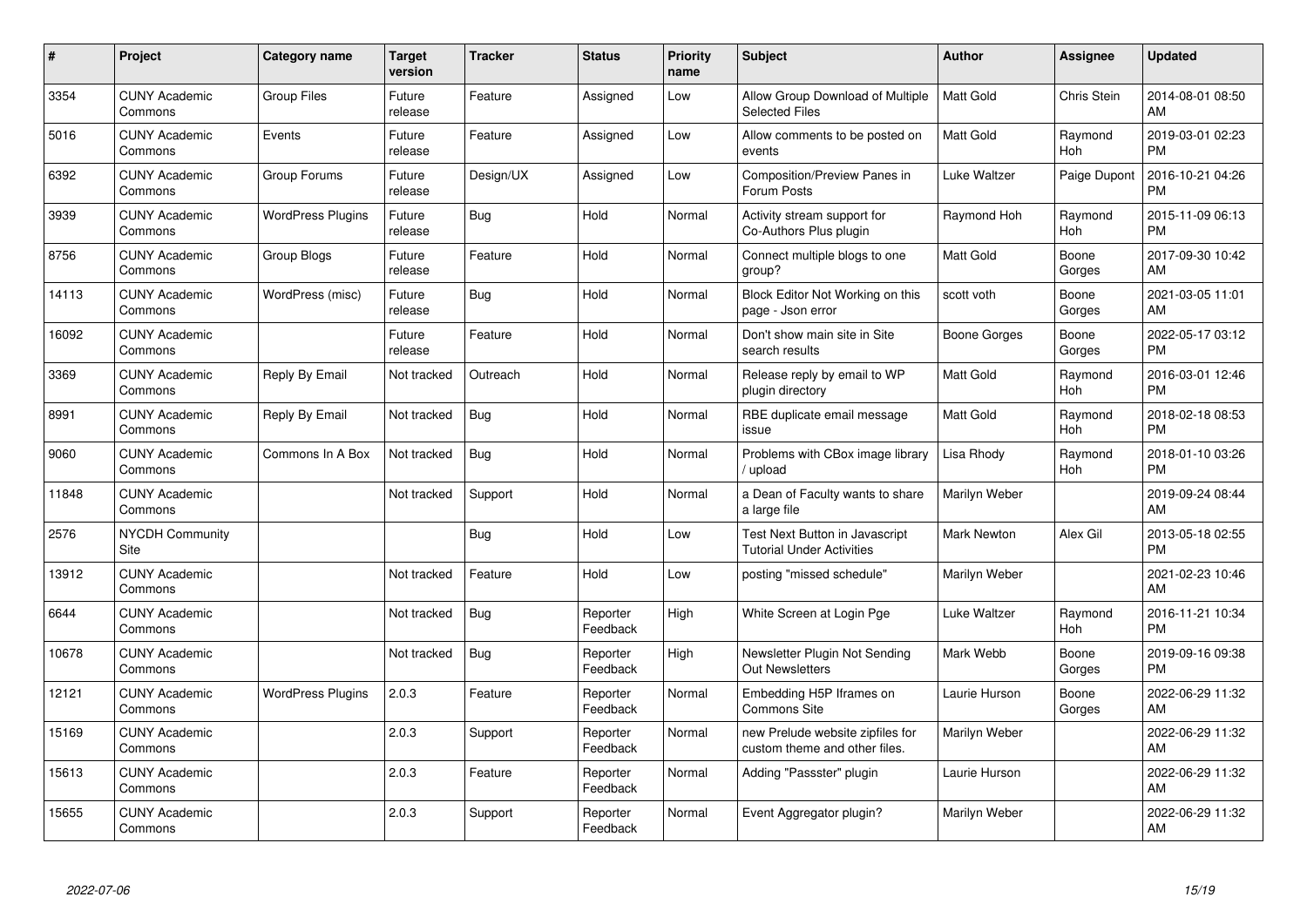| #     | Project                         | Category name            | <b>Target</b><br>version | <b>Tracker</b> | <b>Status</b>        | Priority<br>name | <b>Subject</b>                                                     | <b>Author</b>           | <b>Assignee</b>  | <b>Updated</b>                |
|-------|---------------------------------|--------------------------|--------------------------|----------------|----------------------|------------------|--------------------------------------------------------------------|-------------------------|------------------|-------------------------------|
| 14784 | <b>CUNY Academic</b><br>Commons |                          |                          | Support        | Reporter<br>Feedback | Normal           | User report of logo problem when<br>using Customizer theme         | <b>Marilyn Weber</b>    |                  | 2021-09-17 10:25<br>AM        |
| 15260 | <b>CUNY Academic</b><br>Commons |                          |                          | Support        | Reporter<br>Feedback | Normal           | Diacritical markings   European<br><b>Stages</b>                   | Marilyn Weber           |                  | 2022-02-04 08:16<br>AM        |
| 15370 | <b>CUNY Academic</b><br>Commons |                          |                          | Support        | Reporter<br>Feedback | Normal           | All-in-One Event Calendar?                                         | Marilyn Weber           |                  | 2022-02-17 11:03<br>AM        |
| 15516 | <b>CUNY Academic</b><br>Commons | <b>WordPress Plugins</b> |                          | Bug            | Reporter<br>Feedback | Normal           | Can't publish or save draft of post<br>on wordpress.com            | Raffi<br>Khatchadourian | Raymond<br>Hoh   | 2022-03-02 05:52<br><b>PM</b> |
| 16099 | <b>CUNY Academic</b><br>Commons |                          |                          | Support        | Reporter<br>Feedback | Normal           | request for Newsletter Glue                                        | Marilyn Weber           |                  | 2022-05-13 12:14<br><b>PM</b> |
| 16110 | <b>CUNY Academic</b><br>Commons |                          |                          | Support        | Reporter<br>Feedback | Normal           | remove Creative Commons<br>license from pages?                     | Marilyn Weber           | Raymond<br>Hoh   | 2022-05-17 06:11<br><b>PM</b> |
| 16245 | <b>CUNY Academic</b><br>Commons | WordPress (misc)         |                          | Bug            | Reporter<br>Feedback | Normal           | Save Button missing on<br><b>WordPress Profile page</b>            | scott voth              | Raymond<br>Hoh   | 2022-06-16 03:09<br><b>PM</b> |
| 16290 | <b>CUNY Academic</b><br>Commons |                          |                          | Feature        | Reporter<br>Feedback | Normal           | Add Table Of Contents Block<br>plug-in                             | Raffi<br>Khatchadourian |                  | 2022-06-24 10:26<br>AM        |
| 2573  | <b>NYCDH Community</b><br>Site  |                          |                          | Feature        | Reporter<br>Feedback | Normal           | Add dh nyc twitter list feed to site                               | <b>Mark Newton</b>      | Matt Gold        | 2013-05-16 11:42<br><b>PM</b> |
| 1544  | <b>CUNY Academic</b><br>Commons | Groups (misc)            | Future<br>release        | Feature        | Reporter<br>Feedback | Normal           | Group Filtering and Sorting                                        | <b>Matt Gold</b>        | Chris Stein      | 2019-03-01 02:25<br><b>PM</b> |
| 5826  | <b>CUNY Academic</b><br>Commons | <b>WordPress Plugins</b> | Future<br>release        | Support        | Reporter<br>Feedback | Normal           | <b>Remove Subscription Options</b><br>plugin from directory        | Sarah Morgano           | Sarah<br>Morgano | 2016-10-21 04:14<br><b>PM</b> |
| 6014  | <b>CUNY Academic</b><br>Commons | Publicity                | Future<br>release        | Publicity      | Reporter<br>Feedback | Normal           | Google search listing                                              | Matt Gold               | Boone<br>Gorges  | 2016-09-21 03:48<br><b>PM</b> |
| 7115  | <b>CUNY Academic</b><br>Commons | Groups (misc)            | Future<br>release        | Feature        | Reporter<br>Feedback | Normal           | make licensing info clear during<br>group creation                 | <b>Matt Gold</b>        | Raymond<br>Hoh   | 2020-12-08 11:32<br>AM        |
| 9207  | <b>CUNY Academic</b><br>Commons |                          | Future<br>release        | Support        | Reporter<br>Feedback | Normal           | display dashboards made in<br>Tableau?                             | Marilyn Weber           | Boone<br>Gorges  | 2018-04-10 10:42<br>AM        |
| 9211  | <b>CUNY Academic</b><br>Commons | <b>WordPress Plugins</b> | Future<br>release        | Support        | Reporter<br>Feedback | Normal           | Auto-Role Setting in Forum Plugin<br><b>Causing Some Confusion</b> | <b>Luke Waltzer</b>     | Boone<br>Gorges  | 2018-03-13 11:44<br>AM        |
| 9289  | <b>CUNY Academic</b><br>Commons | <b>WordPress Plugins</b> | Future<br>release        | Bug            | Reporter<br>Feedback | Normal           | Email Users Plugin                                                 | Laurie Hurson           | Boone<br>Gorges  | 2018-10-24 12:34<br><b>PM</b> |
| 9947  | <b>CUNY Academic</b><br>Commons | <b>WordPress Plugins</b> | Future<br>release        | Feature        | Reporter<br>Feedback | Normal           | Install H5P quiz plugin                                            | <b>Matt Gold</b>        | Boone<br>Gorges  | 2018-09-11 11:01<br>AM        |
| 11131 | <b>CUNY Academic</b><br>Commons |                          | Future<br>release        | Feature        | Reporter<br>Feedback | Normal           | Image Annotation Plugins                                           | Laurie Hurson           |                  | 2019-02-26 11:33<br>AM        |
| 11788 | <b>CUNY Academic</b><br>Commons | <b>WordPress Plugins</b> | Future<br>release        | Support        | Reporter<br>Feedback | Normal           | Plugin Request - Browse Aloud                                      | scott voth              |                  | 2019-09-24 08:42<br>AM        |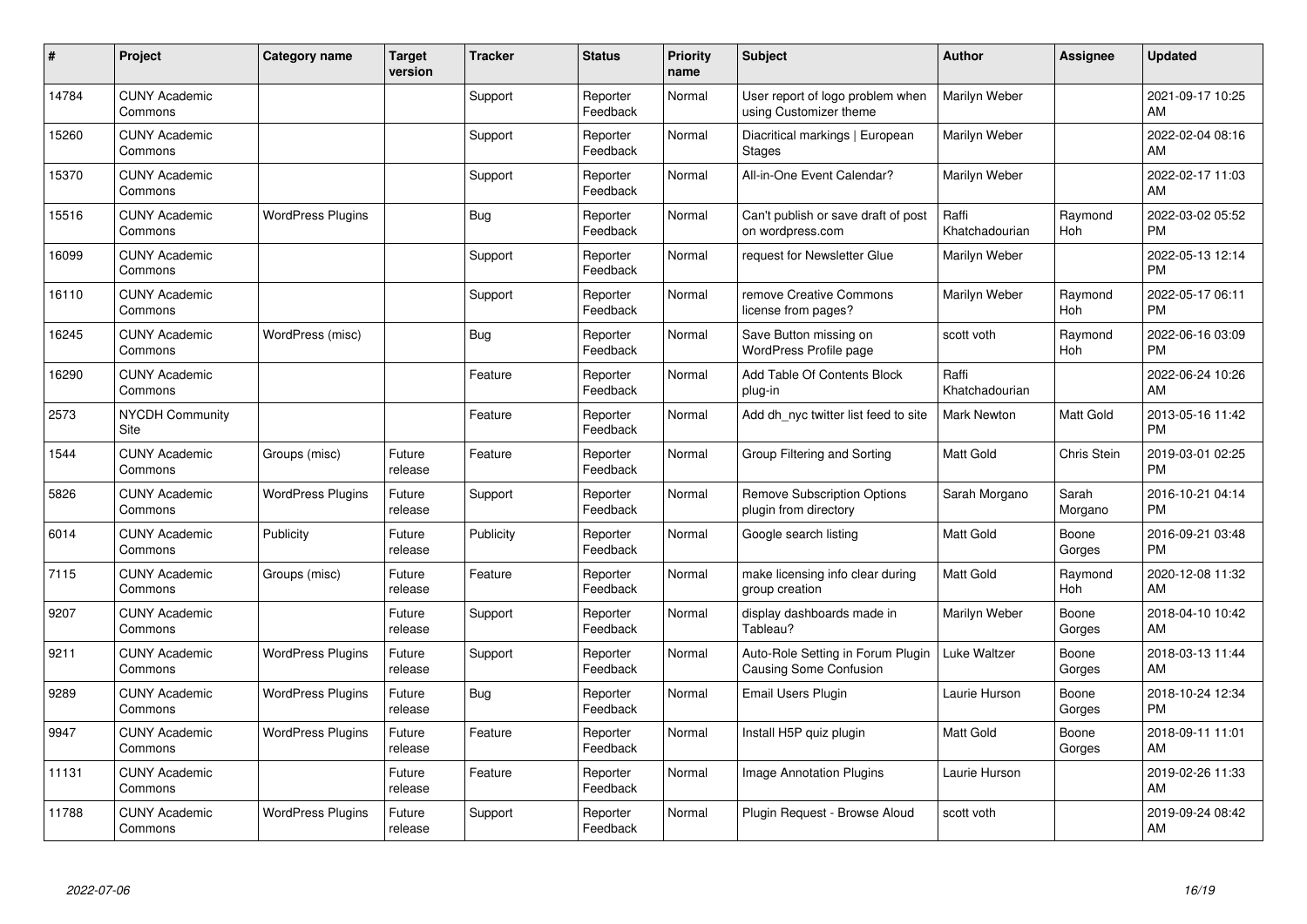| #     | Project                         | <b>Category name</b>       | Target<br>version | <b>Tracker</b> | <b>Status</b>        | <b>Priority</b><br>name | <b>Subject</b>                                                    | <b>Author</b>           | <b>Assignee</b>     | <b>Updated</b>                |
|-------|---------------------------------|----------------------------|-------------------|----------------|----------------------|-------------------------|-------------------------------------------------------------------|-------------------------|---------------------|-------------------------------|
| 11945 | <b>CUNY Academic</b><br>Commons | Reckoning                  | Future<br>release | Feature        | Reporter<br>Feedback | Normal                  | Add Comments bubble to<br>Reckoning views                         | Boone Gorges            | Boone<br>Gorges     | 2019-11-12 05:14<br><b>PM</b> |
| 12446 | <b>CUNY Academic</b><br>Commons | Groups (misc)              | Future<br>release | Feature        | Reporter<br>Feedback | Normal                  | Toggle default site to group forum<br>posting                     | Laurie Hurson           | Laurie Hurson       | 2020-03-10 11:57<br>AM        |
| 5317  | <b>CUNY Academic</b><br>Commons | Group Blogs                | Not tracked       | <b>Bug</b>     | Reporter<br>Feedback | Normal                  | Notifications of New Post Didn't<br>Come                          | Luke Waltzer            | Samantha<br>Raddatz | 2016-03-21 10:41<br><b>PM</b> |
| 9515  | <b>CUNY Academic</b><br>Commons | <b>WordPress Plugins</b>   | Not tracked       | Bug            | Reporter<br>Feedback | Normal                  | Text to Speech plugin - "More<br>Slowly" checkbox not working     | scott voth              | Boone<br>Gorges     | 2018-06-13 02:26<br><b>PM</b> |
| 9979  | <b>CUNY Academic</b><br>Commons | <b>Email Notifications</b> | Not tracked       | <b>Bug</b>     | Reporter<br>Feedback | Normal                  | Reports of slow email activation<br>emails                        | <b>Matt Gold</b>        | Boone<br>Gorges     | 2018-08-29 09:40<br><b>PM</b> |
| 10040 | <b>CUNY Academic</b><br>Commons | WordPress (misc)           | Not tracked       | <b>Bug</b>     | Reporter<br>Feedback | Normal                  | User doesn't see full list of themes                              | <b>Matt Gold</b>        | Boone<br>Gorges     | 2018-07-25 10:12<br>AM        |
| 10262 | <b>CUNY Academic</b><br>Commons |                            | Not tracked       | Bug            | Reporter<br>Feedback | Normal                  | Newsletter Plugin: Broken Image<br>at Bottom of All Newsletters   | Mark Webb               | Raymond<br>Hoh      | 2018-08-30 05:17<br><b>PM</b> |
| 10273 | <b>CUNY Academic</b><br>Commons | Registration               | Not tracked       | Support        | Reporter<br>Feedback | Normal                  | users combining CF and campus<br>address                          | Marilyn Weber           |                     | 2019-09-18 10:58<br>AM        |
| 10657 | <b>CUNY Academic</b><br>Commons |                            | Not tracked       | Support        | Reporter<br>Feedback | Normal                  | child theme problems                                              | Marilyn Weber           |                     | 2018-11-08 01:19<br><b>PM</b> |
| 10769 | <b>CUNY Academic</b><br>Commons | <b>WordPress Themes</b>    | Not tracked       | <b>Bug</b>     | Reporter<br>Feedback | Normal                  | 2011 Theme Sidebar                                                | Mark Webb               |                     | 2018-12-04 04:09<br>PM        |
| 10982 | <b>CUNY Academic</b><br>Commons | Domain Mapping             | Not tracked       | Support        | Reporter<br>Feedback | Normal                  | <b>CNAME</b> question                                             | scott voth              |                     | 2019-01-22 04:29<br><b>PM</b> |
| 11077 | <b>CUNY Academic</b><br>Commons | Events                     | Not tracked       | Feature        | Reporter<br>Feedback | Normal                  | Show event category description<br>in event list view             | Raffi<br>Khatchadourian |                     | 2019-02-12 10:38<br><b>PM</b> |
| 11120 | <b>CUNY Academic</b><br>Commons | <b>WordPress Plugins</b>   | Not tracked       | <b>Bug</b>     | Reporter<br>Feedback | Normal                  | Events Manager Events Not<br>Showing Up                           | Mark Webb               |                     | 2019-02-27 04:10<br><b>PM</b> |
| 11149 | <b>CUNY Academic</b><br>Commons |                            | Not tracked       | Support        | Reporter<br>Feedback | Normal                  | comments getting blocked                                          | Marilyn Weber           | Raymond<br>Hoh      | 2019-03-26 11:40<br>AM        |
| 11386 | <b>CUNY Academic</b><br>Commons | WordPress - Media          | Not tracked       | Support        | Reporter<br>Feedback | Normal                  | disappearing images                                               | scott voth              | Boone<br>Gorges     | 2019-05-14 10:32<br><b>AM</b> |
| 11415 | <b>CUNY Academic</b><br>Commons | <b>WordPress Plugins</b>   | Not tracked       | <b>Bug</b>     | Reporter<br>Feedback | Normal                  | Blog Subscriptions in Jetpack                                     | Laurie Hurson           |                     | 2019-05-14 10:34<br>AM        |
| 11449 | <b>CUNY Academic</b><br>Commons | WordPress - Media          | Not tracked       | Support        | Reporter<br>Feedback | Normal                  | Cloning Media Library for JITP<br>from Staging to Production Site | Patrick DeDauw          | Boone<br>Gorges     | 2019-05-13 12:00<br><b>PM</b> |
| 11493 | <b>CUNY Academic</b><br>Commons | Domain Mapping             | Not tracked       | Support        | Reporter<br>Feedback | Normal                  | Domain Mapping Request - Talia<br>Schaffer                        | scott voth              | Matt Gold           | 2019-08-06 08:39<br>AM.       |
| 11509 | <b>CUNY Academic</b><br>Commons |                            | Not tracked       | Support        | Reporter<br>Feedback | Normal                  | deleted Page causing a Menu<br>problem?                           | Marilyn Weber           |                     | 2019-06-04 09:54<br>AM        |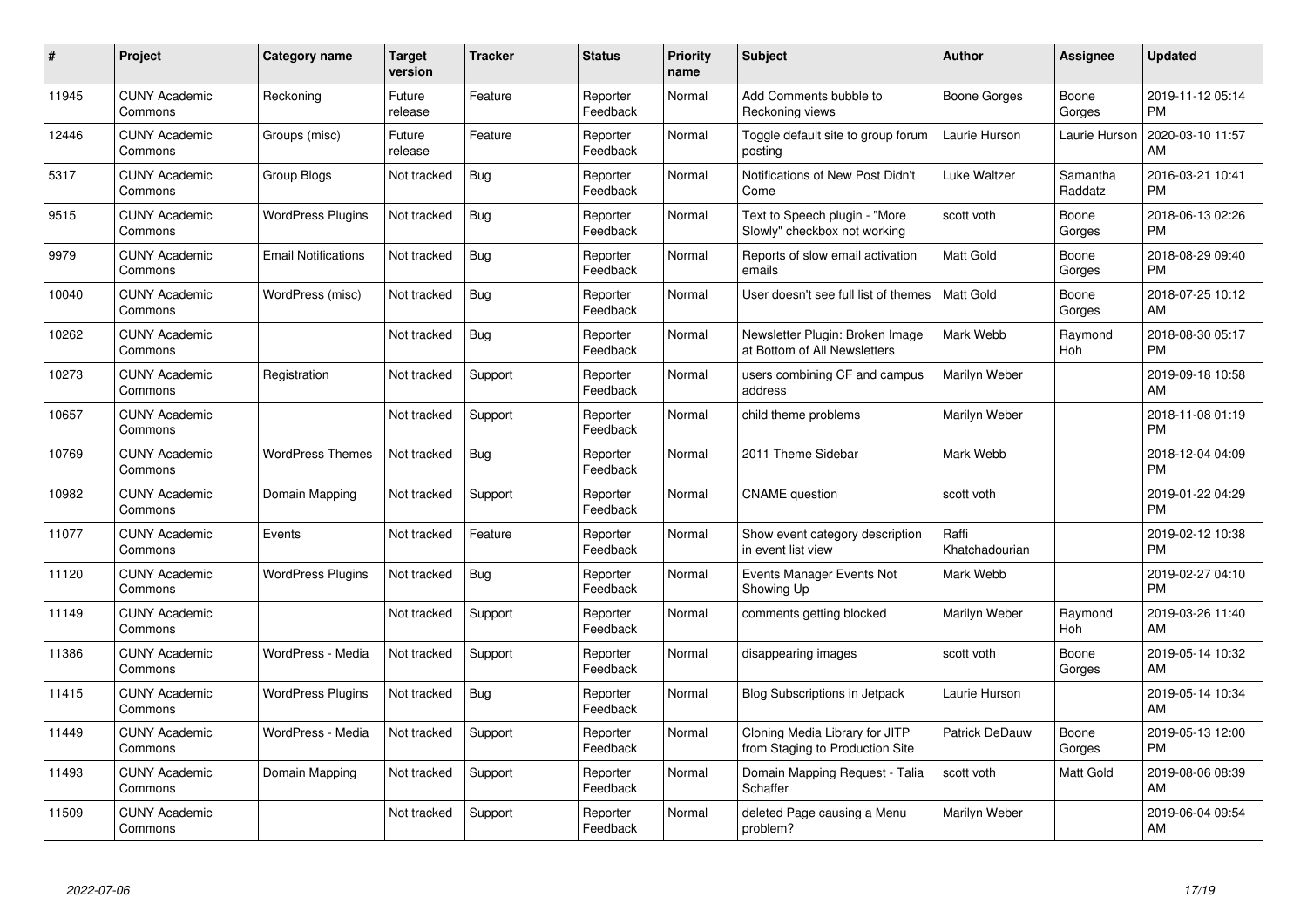| #     | Project                         | <b>Category name</b>      | <b>Target</b><br>version | <b>Tracker</b> | <b>Status</b>        | <b>Priority</b><br>name | <b>Subject</b>                                                                                | <b>Author</b>        | Assignee        | <b>Updated</b>                |
|-------|---------------------------------|---------------------------|--------------------------|----------------|----------------------|-------------------------|-----------------------------------------------------------------------------------------------|----------------------|-----------------|-------------------------------|
| 11556 | <b>CUNY Academic</b><br>Commons | Courses                   | Not tracked              | <b>Bug</b>     | Reporter<br>Feedback | Normal                  | Instructor name given in course<br>listing                                                    | Tom Harbison         |                 | 2019-06-25 04:12<br><b>PM</b> |
| 11771 | <b>CUNY Academic</b><br>Commons |                           | Not tracked              | Support        | Reporter<br>Feedback | Normal                  | post displays in sections                                                                     | Marilyn Weber        |                 | 2019-08-20 10:34<br>AM        |
| 11787 | <b>CUNY Academic</b><br>Commons |                           | Not tracked              | Support        | Reporter<br>Feedback | Normal                  | automated comments notifications<br>on ZenDesk                                                | Marilyn Weber        |                 | 2019-08-26 06:18<br><b>PM</b> |
| 12004 | <b>CUNY Academic</b><br>Commons |                           | Not tracked              | Support        | Reporter<br>Feedback | Normal                  | Notifications for spam blog<br>comments                                                       | Gina Cherry          | Raymond<br>Hoh  | 2019-11-01 12:05<br><b>PM</b> |
| 12198 | <b>CUNY Academic</b><br>Commons |                           | Not tracked              | Bug            | Reporter<br>Feedback | Normal                  | Duplicate listing in My Sites                                                                 | Tom Harbison         |                 | 2019-12-09 05:50<br><b>PM</b> |
| 12350 | <b>CUNY Academic</b><br>Commons | <b>Blogs (BuddyPress)</b> | Not tracked              | Support        | Reporter<br>Feedback | Normal                  | URL creation problem                                                                          | Marilyn Weber        |                 | 2020-02-03 11:27<br><b>AM</b> |
| 12360 | <b>CUNY Academic</b><br>Commons | <b>WordPress Themes</b>   | Not tracked              | <b>Bug</b>     | Reporter<br>Feedback | Normal                  | site just says "DANTE We are<br>currently in maintenance mode,<br>please check back shortly." | Marilyn Weber        |                 | 2020-02-04 12:13<br>PM        |
| 12484 | <b>CUNY Academic</b><br>Commons |                           | Not tracked              | Support        | Reporter<br>Feedback | Normal                  | Sign up Code for COIL Course<br>starting in March                                             | Laurie Hurson        | Matt Gold       | 2020-03-02 02:26<br><b>PM</b> |
| 12741 | <b>CUNY Academic</b><br>Commons | <b>WordPress Plugins</b>  | Not tracked              | Support        | Reporter<br>Feedback | Normal                  | Tableau Public Viz Block                                                                      | Marilyn Weber        | Raymond<br>Hoh  | 2020-05-12 11:00<br><b>AM</b> |
| 13034 | <b>CUNY Academic</b><br>Commons |                           | Not tracked              | Support        | Reporter<br>Feedback | Normal                  | a site is asking people to join the<br>Commons to get a download                              | Marilyn Weber        |                 | 2020-07-12 07:23<br>AM        |
| 13255 | <b>CUNY Academic</b><br>Commons |                           | Not tracked              | Support        | Reporter<br>Feedback | Normal                  | Accessibility problems                                                                        | Marilyn Weber        |                 | 2020-09-01 05:48<br><b>PM</b> |
| 13328 | <b>CUNY Academic</b><br>Commons | Group Forums              | Not tracked              | Bug            | Reporter<br>Feedback | Normal                  | cross-posting in two related<br>groups                                                        | Marilyn Weber        | Raymond<br>Hoh  | 2020-09-15 10:39<br><b>PM</b> |
| 13975 | <b>CUNY Academic</b><br>Commons | Social Paper              | Not tracked              | Support        | Reporter<br>Feedback | Normal                  | can't approve comments on Social<br>Paper paper                                               | Marilyn Weber        |                 | 2021-02-12 09:33<br>AM        |
| 14074 | <b>CUNY Academic</b><br>Commons | WordPress (misc)          | Not tracked              | Support        | Reporter<br>Feedback | Normal                  | page password protection problem                                                              | Marilyn Weber        |                 | 2021-03-02 11:03<br>AM        |
| 14398 | <b>CUNY Academic</b><br>Commons |                           | Not tracked              | Support        | Reporter<br>Feedback | Normal                  | Events plug-in notification problem                                                           | Marilyn Weber        |                 | 2021-05-11 11:21<br>AM        |
| 14483 | <b>CUNY Academic</b><br>Commons | WordPress - Media         | Not tracked              | Bug            | Reporter<br>Feedback | Normal                  | Wordpress PDF Embed Stopped<br>Working after JITP Media Clone                                 | Patrick DeDauw       | Boone<br>Gorges | 2021-05-20 01:51<br><b>PM</b> |
| 14504 | <b>CUNY Academic</b><br>Commons |                           | Not tracked              | Publicity      | Reporter<br>Feedback | Normal                  | Adding showcases to home page<br>menu                                                         | Laurie Hurson        | Boone<br>Gorges | 2022-01-19 03:26<br><b>PM</b> |
| 14538 | <b>CUNY Academic</b><br>Commons |                           | Not tracked              | Support        | Reporter<br>Feedback | Normal                  | <b>Weebly To Commons</b>                                                                      | Laurie Hurson        |                 | 2021-09-14 10:47<br><b>AM</b> |
| 14629 | <b>CUNY Academic</b><br>Commons |                           | Not tracked              | Bug            | Reporter<br>Feedback | Normal                  | Possible Post Order Bug?                                                                      | <b>Syelle Graves</b> |                 | 2021-09-14 10:47<br>AM        |